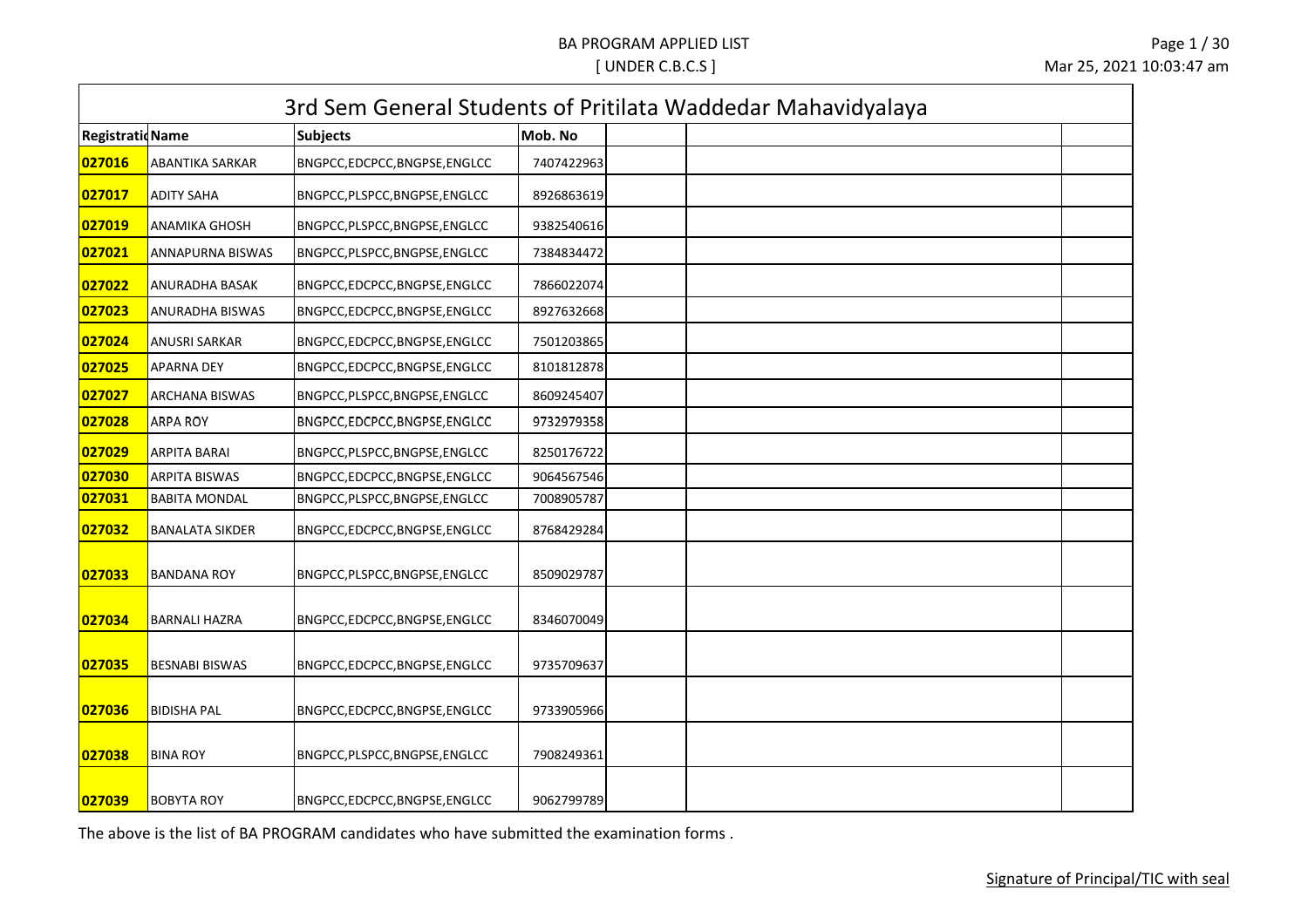|                         |                       |                                |            | 3rd Sem General Students of Pritilata Waddedar Mahavidyalaya |
|-------------------------|-----------------------|--------------------------------|------------|--------------------------------------------------------------|
| <b>Registratid Name</b> |                       | <b>Subjects</b>                | Mob. No    |                                                              |
| 027040                  | <b>BULTI DEBNATH</b>  | BNGPCC,EDCPCC,BNGPSE,ENGLCC    | 9635258435 |                                                              |
| 027041                  | CHAMPA ADHIKARY       | BNGPCC,EDCPCC,BNGPSE,ENGLCC    | 8145922315 |                                                              |
| 027042                  | <b>CHAYA MONDAL</b>   | BNGPCC,PLSPCC,BNGPSE,ENGLCC    | 9734920190 |                                                              |
| 027043                  | <b>CHYTI PAUL</b>     | BNGPCC, PLSPCC, BNGPSE, ENGLCC | 8101000262 |                                                              |
| 027045                  | <b>DONA GHOSH</b>     | BNGPCC, PLSPCC, BNGPSE, ENGLCC | 8367822059 |                                                              |
| 027046                  | <b>FARHANA MONDAL</b> | BNGPCC,EDCPCC,BNGPSE,ENGLCC    | 8348112581 |                                                              |
| 027047                  | <b>FIROJA KHATUN</b>  | BNGPCC,EDCPCC,BNGPSE,ENGLCC    | 9153029958 |                                                              |
| 027048                  | <b>GOLAPI MONDAL</b>  | BNGPCC, PLSPCC, BNGPSE, ENGLCC | 8345810585 |                                                              |
| 027049                  | <b>ITI SARKAR</b>     | BNGPCC, PEDPCC, BNGPSE, ENGLCC | 9563035802 |                                                              |
| 027050                  | <b>JAYA BISWAS</b>    | BNGPCC,EDCPCC,BNGPSE,ENGLCC    | 7384842904 |                                                              |
| 027052                  | JAYANTI KARATI        | BNGPCC, PLSPCC, BNGPSE, ENGLCC | 8695967982 |                                                              |
| 027053                  | <b>JHUMUR ROY</b>     | BNGPCC,EDCPCC,BNGPSE,ENGLCC    | 8370975908 |                                                              |
| 027057                  | <b>JYOTI BISWAS</b>   | BNGPCC, PLSPCC, BNGPSE, ENGLCC | 9064371386 |                                                              |
| 027059                  | <b>KEYA BISWAS</b>    | BNGPCC, PLSPCC, BNGPSE, ENGLCC | 8348034904 |                                                              |
| 027060                  | <b>KRISHNA BISWAS</b> | BNGPCC, PLSPCC, BNGPSE, ENGLCC | 9064299458 |                                                              |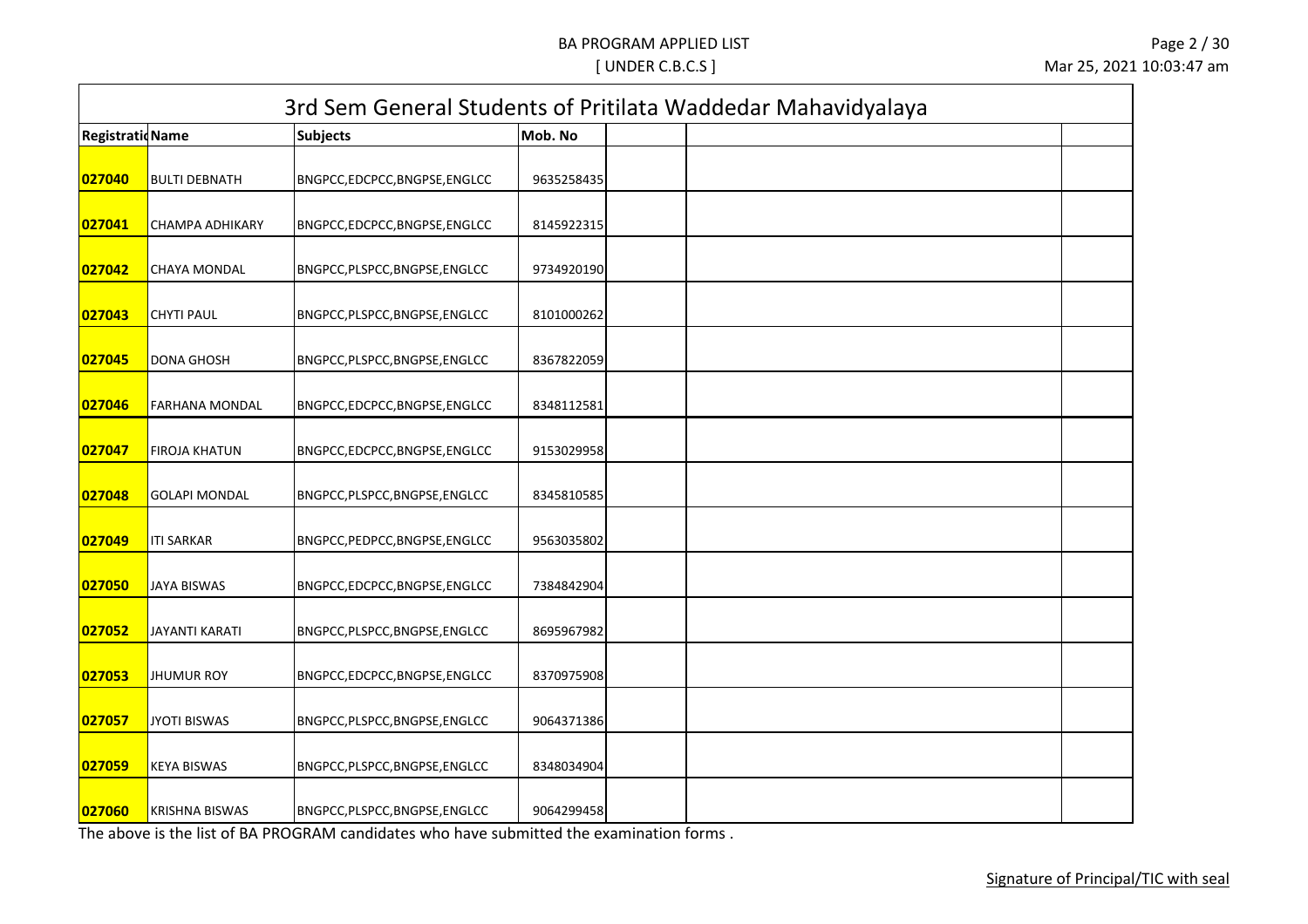|                        |                        |                                |            | 3rd Sem General Students of Pritilata Waddedar Mahavidyalaya |
|------------------------|------------------------|--------------------------------|------------|--------------------------------------------------------------|
| <b>RegistratioName</b> |                        | <b>Subjects</b>                | Mob. No    |                                                              |
| 027063                 | <b>LIPI KHATUN</b>     | BNGPCC,EDCPCC,BNGPSE,ENGLCC    | 7718424393 |                                                              |
| 027064                 | <b>LIPI PODDER</b>     | BNGPCC, PLSPCC, BNGPSE, ENGLCC | 7797545330 |                                                              |
| 027065                 | <b>LUCKY BALA</b>      | BNGPCC,EDCPCC,BNGPSE,ENGLCC    | 7074081311 |                                                              |
| 027066                 | <b>MAMANI BISWAS</b>   | BNGPCC,PLSPCC,BNGPSE,ENGLCC    | 9732974988 |                                                              |
| 027067                 | <b>MAMANI GHOSH</b>    | BNGPCC, PLSPCC, BNGPSE, ENGLCC | 9382138022 |                                                              |
| 027069                 | <b>MAMPI SARKAR</b>    | BNGPCC,EDCPCC,BNGPSE,ENGLCC    | 9333683399 |                                                              |
| 027070                 | <b>MANDIRA BISWAS</b>  | BNGPCC,EDCPCC,BNGPSE,ENGLCC    | 8617053969 |                                                              |
| 027072                 | <b>MANIKA BISWAS</b>   | BNGPCC,EDCPCC,BNGPSE,ENGLCC    | 9735630329 |                                                              |
| 027073                 | <b>MINAKSHI MONDAL</b> | BNGPCC, PLSPCC, BNGPSE, ENGLCC | 7557078785 |                                                              |
| 027074                 | <b>MITA MONDAL</b>     | BNGPCC, PLSPCC, BNGPSE, ENGLCC | 8609145704 |                                                              |
| 027076                 | MITU ROY               | BNGPCC, PLSPCC, BNGPSE, ENGLCC | 7384277415 |                                                              |
| 027078                 | <b>MOUMITA BISWAS</b>  | BNGPCC,EDCPCC,BNGPSE,ENGLCC    | 6296401231 |                                                              |
| 027080                 | MOUMITA PATARI         | BNGPCC,EDCPCC,BNGPSE,ENGLCC    | 8436258933 |                                                              |
| 027081                 | MOUSUMI BISWAS         | BNGPCC, PLSPCC, BNGPSE, ENGLCC | 9064220932 |                                                              |
| 027083                 | <b>MOUSUMI ROY</b>     | BNGPCC,EDCPCC,BNGPSE,ENGLCC    | 9734619803 |                                                              |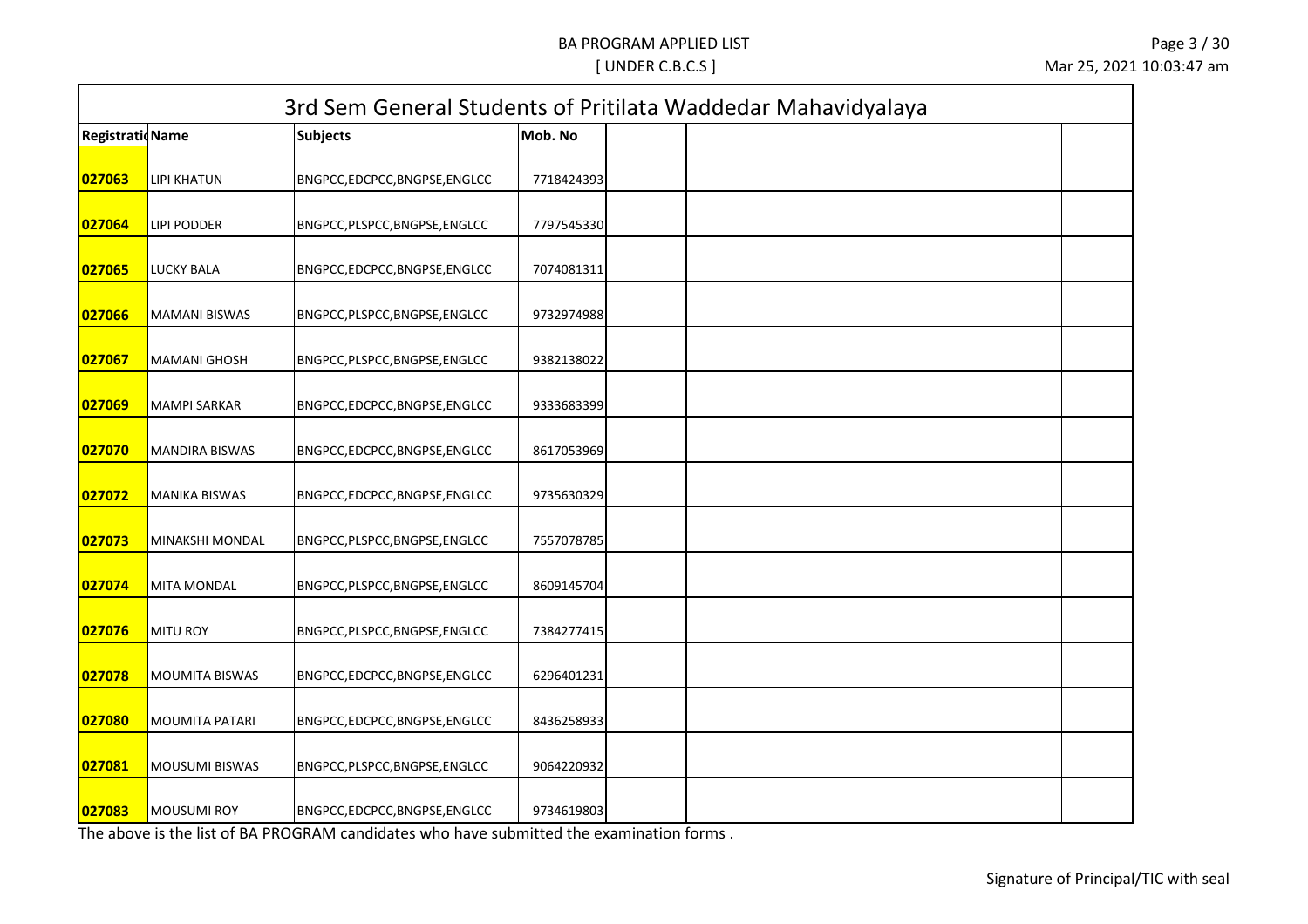|                         |                       |                                |            | 3rd Sem General Students of Pritilata Waddedar Mahavidyalaya |
|-------------------------|-----------------------|--------------------------------|------------|--------------------------------------------------------------|
| <b>Registratid Name</b> |                       | <b>Subjects</b>                | Mob. No    |                                                              |
| 027085                  | <b>NANDITA BISWAS</b> | BNGPCC, PLSPCC, BNGPSE, ENGLCC | 7864870735 |                                                              |
| 027086                  | NIKITA MONDAL         | BNGPCC, PLSPCC, BNGPSE, ENGLCC | 8848771372 |                                                              |
| 027088                  | NILANJANA GHOSH       | BNGPCC,EDCPCC,BNGPSE,ENGLCC    | 9732922887 |                                                              |
| 027090                  | PALLABI SIKDER        | BNGPCC, PLSPCC, BNGPSE, ENGLCC | 8389832530 |                                                              |
| 027092                  | PAMPA BISWAS          | BNGPCC, PEDPCC, BNGPSE, ENGLCC | 8509645750 |                                                              |
| 027093                  | PAPIA HALDER          | BNGPCC, PLSPCC, BNGPSE, ENGLCC | 9064824756 |                                                              |
| 027094                  | PAPIYA HALDER         | BNGPCC, PLSPCC, BNGPSE, ENGLCC | 6294947181 |                                                              |
| 027096                  | PAYEL BISWAS          | BNGPCC, PLSPCC, BNGPSE, ENGLCC | 8697559950 |                                                              |
| 027099                  | PINKI BAR             | BNGPCC, PLSPCC, BNGPSE, ENGLCC | 7074755205 |                                                              |
| 027100                  | PINKI BISWAS          | BNGPCC, PLSPCC, BNGPSE, ENGLCC | 7551800552 |                                                              |
| 027102                  | PIYALI SARKAR         | BNGPCC, PLSPCC, BNGPSE, ENGLCC | 8436468506 |                                                              |
| 027104                  | PRERONA SAHA          | BNGPCC,EDCPCC,BNGPSE,ENGLCC    | 9382039827 |                                                              |
| 027105                  | PRITI ROY             | BNGPCC,PLSPCC,BNGPSE,ENGLCC    | 8372037120 |                                                              |
| 027106                  | PRIYA ADHIKARY        | BNGPCC,EDCPCC,BNGPSE,ENGLCC    | 6297406608 |                                                              |
| 027107                  | PRIYA BHAKTA          | BNGPCC,EDCPCC,BNGPSE,ENGLCC    | 6295952917 |                                                              |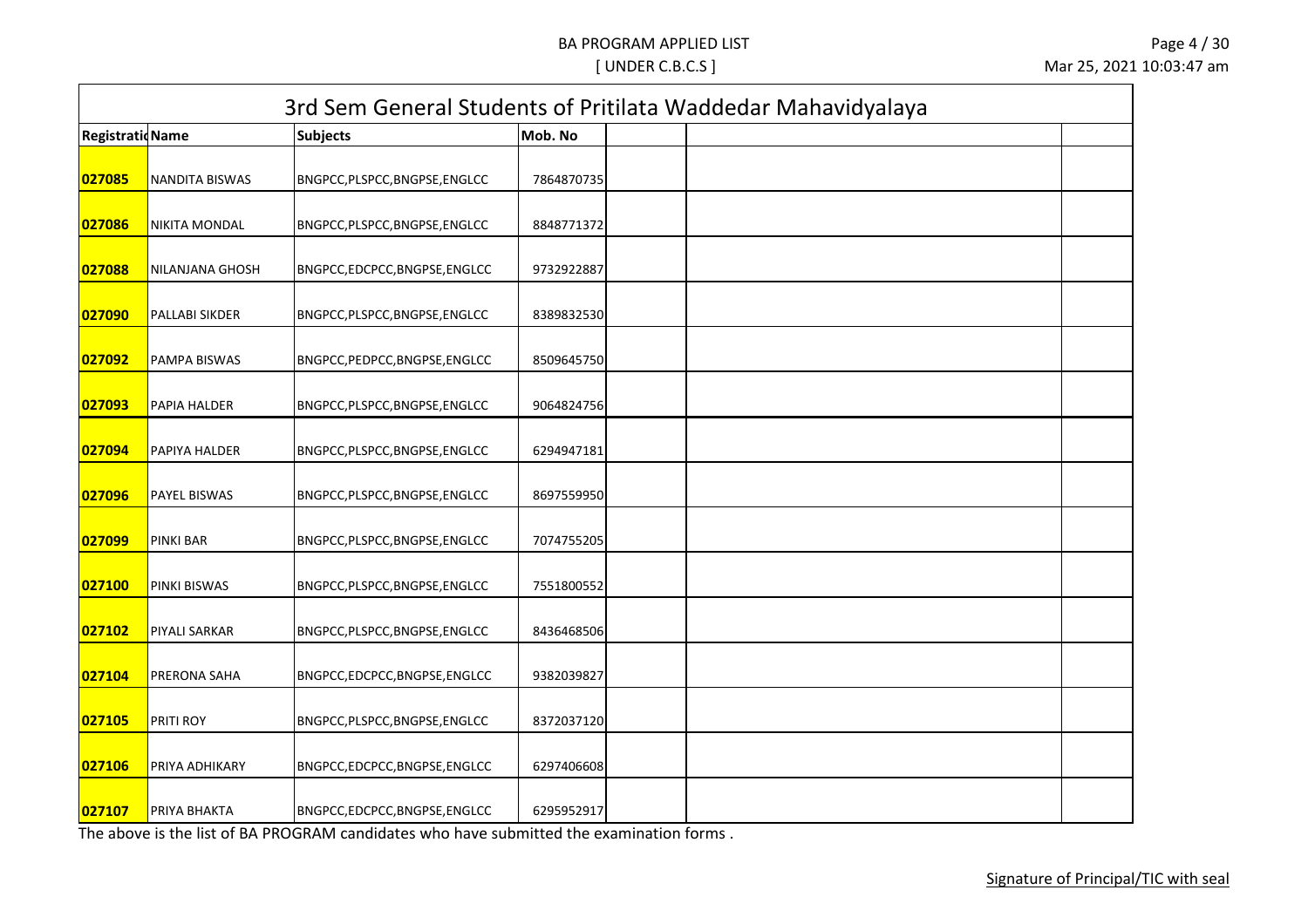| <b>Registratid Name</b> |                     | <b>Subjects</b>                | Mob. No    | 3rd Sem General Students of Pritilata Waddedar Mahavidyalaya |  |
|-------------------------|---------------------|--------------------------------|------------|--------------------------------------------------------------|--|
|                         |                     |                                |            |                                                              |  |
| 027109                  | PRIYA MONDAL        | BNGPCC,EDCPCC,BNGPSE,ENGLCC    | 7076678404 |                                                              |  |
|                         |                     |                                |            |                                                              |  |
| 027110                  | PRIYA SARKAR        | BNGPCC, PLSPCC, BNGPSE, ENGLCC | 7699291792 |                                                              |  |
| 027111                  | PRIYANKA BISWAS     | BNGPCC,EDCPCC,BNGPSE,ENGLCC    | 9735817320 |                                                              |  |
| 027112                  | <b>PUJA BISWAS</b>  | BNGPCC, PLSPCC, BNGPSE, ENGLCC | 8768048034 |                                                              |  |
| 027115                  | <b>PUJA HALDER</b>  | BNGPCC,EDCPCC,BNGPSE,ENGLCC    | 8145964196 |                                                              |  |
| 027116                  | PUNAM GHOSH         | BNGPCC, PLSPCC, BNGPSE, ENGLCC | 9134178130 |                                                              |  |
| 027118                  | <b>PUTUL HALDER</b> | BNGPCC,EDCPCC,BNGPSE,ENGLCC    | 7872471368 |                                                              |  |
| 027122                  | <b>REKHA BISWAS</b> | BNGPCC, PLSPCC, BNGPSE, ENGLCC | 8101304912 |                                                              |  |
| 027124                  | RIMPA KARMAKAR      | BNGPCC, PLSPCC, BNGPSE, ENGLCC | 9641999513 |                                                              |  |
| 027126                  | RINA BASAK          | BNGPCC,EDCPCC,BNGPSE,ENGLCC    | 9883721037 |                                                              |  |
| 027128                  | <b>RITU BISWAS</b>  | BNGPCC,EDCPCC,BNGPSE,ENGLCC    | 8927864550 |                                                              |  |
| 027131                  | RIYA PRAMANIK       | BNGPCC,PLSPCC,BNGPSE,ENGLCC    | 8016684806 |                                                              |  |
| 027133                  | RIYA SAHA           | BNGPCC,EDCPCC,BNGPSE,ENGLCC    | 7029608185 |                                                              |  |
| 027134                  | ROTHI SARKAR        | BNGPCC, PLSPCC, BNGPSE, ENGLCC | 8001082273 |                                                              |  |
| 027135                  | <b>RUMA BISWAS</b>  | BNGPCC,EDCPCC,BNGPSE,ENGLCC    | 8327862935 |                                                              |  |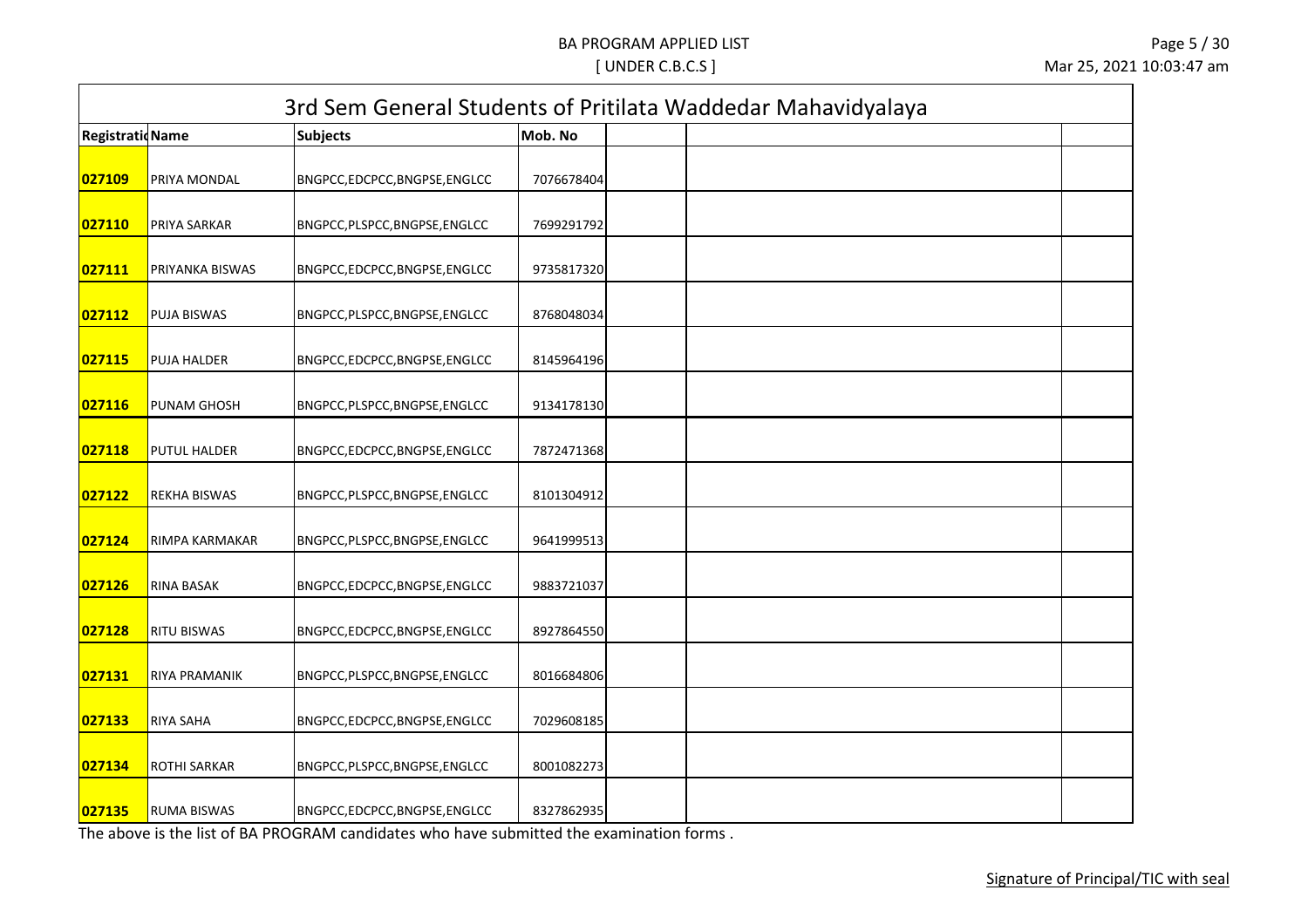|                         |                        |                                |            | 3rd Sem General Students of Pritilata Waddedar Mahavidyalaya |  |
|-------------------------|------------------------|--------------------------------|------------|--------------------------------------------------------------|--|
| <b>Registratid Name</b> |                        | <b>Subjects</b>                | Mob. No    |                                                              |  |
| 027136                  | RUMI MANDAL            | BNGPCC, PLSPCC, BNGPSE, ENGLCC | 9564270147 |                                                              |  |
| 027137                  | <b>RUNU BISWAS</b>     | BNGPCC, PLSPCC, BNGPSE, ENGLCC | 9134134548 |                                                              |  |
| 027138                  | <b>RUPA BISWAS</b>     | BNGPCC, PLSPCC, BNGPSE, ENGLCC | 9609780324 |                                                              |  |
| 027141                  | SADHANA BASU           | BNGPCC, PEDPCC, BNGPSE, ENGLCC | 9775373570 |                                                              |  |
| 027142                  | <b>SADHANA MONDAL</b>  | BNGPCC, PEDPCC, BNGPSE, ENGLCC | 7063476062 |                                                              |  |
| 027143                  | SAMPA BISWAS           | BNGPCC,EDCPCC,BNGPSE,ENGLCC    | 9732403374 |                                                              |  |
| 027144                  | <b>SAMPA BISWAS</b>    | BNGPCC, PLSPCC, BNGPSE, ENGLCC | 7029692060 |                                                              |  |
| 027145                  | SANANDITA KANJILAL     | BNGPCC, PLSPCC, BNGPSE, ENGLCC | 9733618336 |                                                              |  |
| 027146                  | <b>SANCHITA BISWAS</b> | BNGPCC, PLSPCC, BNGPSE, ENGLCC | 7074975053 |                                                              |  |
| 027147                  | SANCHITA BISWAS        | BNGPCC,EDCPCC,BNGPSE,ENGLCC    | 7063702459 |                                                              |  |
| 027148                  | SANCHITA DHALI         | BNGPCC,EDCPCC,BNGPSE,ENGLCC    | 7797701343 |                                                              |  |
| 027149                  | SANCHITA GOLDER        | BNGPCC,EDCPCC,BNGPSE,ENGLCC    | 9564861716 |                                                              |  |
| 027152                  | SANGITA MANDAL         | BNGPCC, PLSPCC, BNGPSE, ENGLCC | 8509200599 |                                                              |  |
| 027153                  | <b>SANGITA MONDAL</b>  | BNGPCC,EDCPCC,BNGPSE,ENGLCC    | 7407583174 |                                                              |  |
| 027155                  | SANJENA MONDAL         | BNGPCC,EDCPCC,BNGPSE,ENGLCC    | 7363099793 |                                                              |  |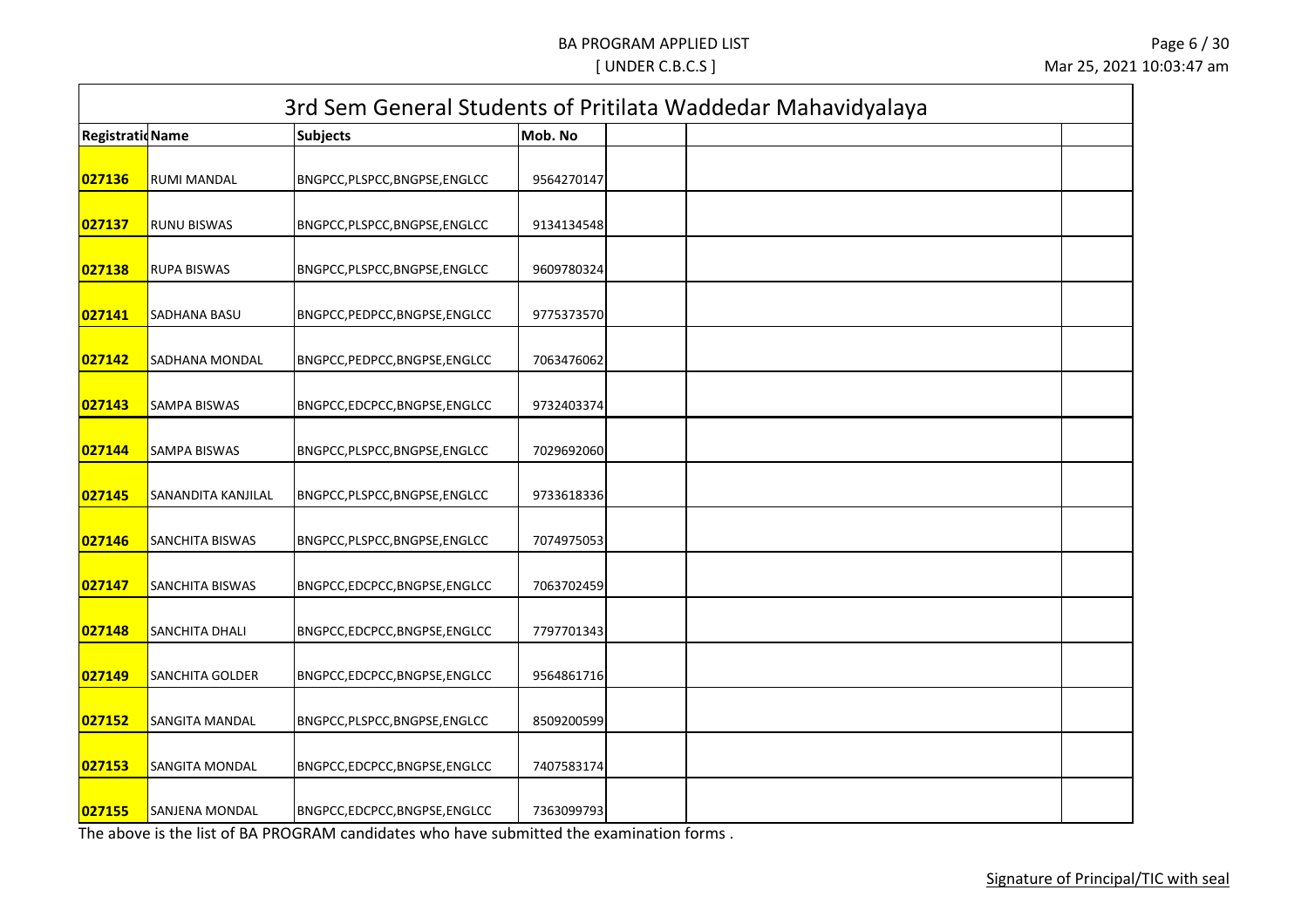| <b>RegistratioName</b> |                        | <b>Subjects</b>                | Mob. No    | 3rd Sem General Students of Pritilata Waddedar Mahavidyalaya |
|------------------------|------------------------|--------------------------------|------------|--------------------------------------------------------------|
|                        |                        |                                |            |                                                              |
| 027157                 | SARMILA BISWAS         | BNGPCC, PLSPCC, BNGPSE, ENGLCC | 9382028063 |                                                              |
| 027158                 | SARMILA CHINTAPATRA    | BNGPCC, PLSPCC, BNGPSE, ENGLCC | 9749616339 |                                                              |
| 027159                 | SATHI BYAPARI          | BNGPCC,EDCPCC,BNGPSE,ENGLCC    | 7407260562 |                                                              |
| 027160                 | SHANTA MALLICK         | BNGPCC, PLSPCC, BNGPSE, ENGLCC | 8101135906 |                                                              |
| 027161                 | <b>SHIBANI BANIK</b>   | BNGPCC,EDCPCC,BNGPSE,ENGLCC    | 9749195632 |                                                              |
| 027162                 | SHIKHA DHALI           | BNGPCC, PLSPCC, BNGPSE, ENGLCC | 8637866119 |                                                              |
| 027163                 | <b>SHILPI DAS</b>      | BNGPCC,EDCPCC,BNGPSE,ENGLCC    | 9732854754 |                                                              |
| 027164                 | SHRABANI BISWAS        | BNGPCC, PLSPCC, BNGPSE, ENGLCC | 9091456628 |                                                              |
| 027165                 | SHRABANI BISWAS        | BNGPCC, PEDPCC, BNGPSE, ENGLCC | 9091810992 |                                                              |
| 027166                 | <b>SHYAMALI BAGCHI</b> | BNGPCC, PLSPCC, BNGPSE, ENGLCC | 7872551768 |                                                              |
| 027167                 | <b>SOMA BYAPARI</b>    | BNGPCC,EDCPCC,BNGPSE,ENGLCC    | 8967780016 |                                                              |
| 027168                 | <b>SOMA DAS</b>        | BNGPCC, PLSPCC, BNGPSE, ENGLCC | 9609662388 |                                                              |
| 027169                 | <b>SOUMI HIRA</b>      | BNGPCC, PLSPCC, BNGPSE, ENGLCC | 8637595796 |                                                              |
| 027170                 | SOUMITA MONDAL         | BNGPCC, PLSPCC, BNGPSE, ENGLCC | 9635563355 |                                                              |
| 027171                 | <b>SUCHITRA DEY</b>    | BNGPCC,EDCPCC,BNGPSE,ENGLCC    | 7718323349 |                                                              |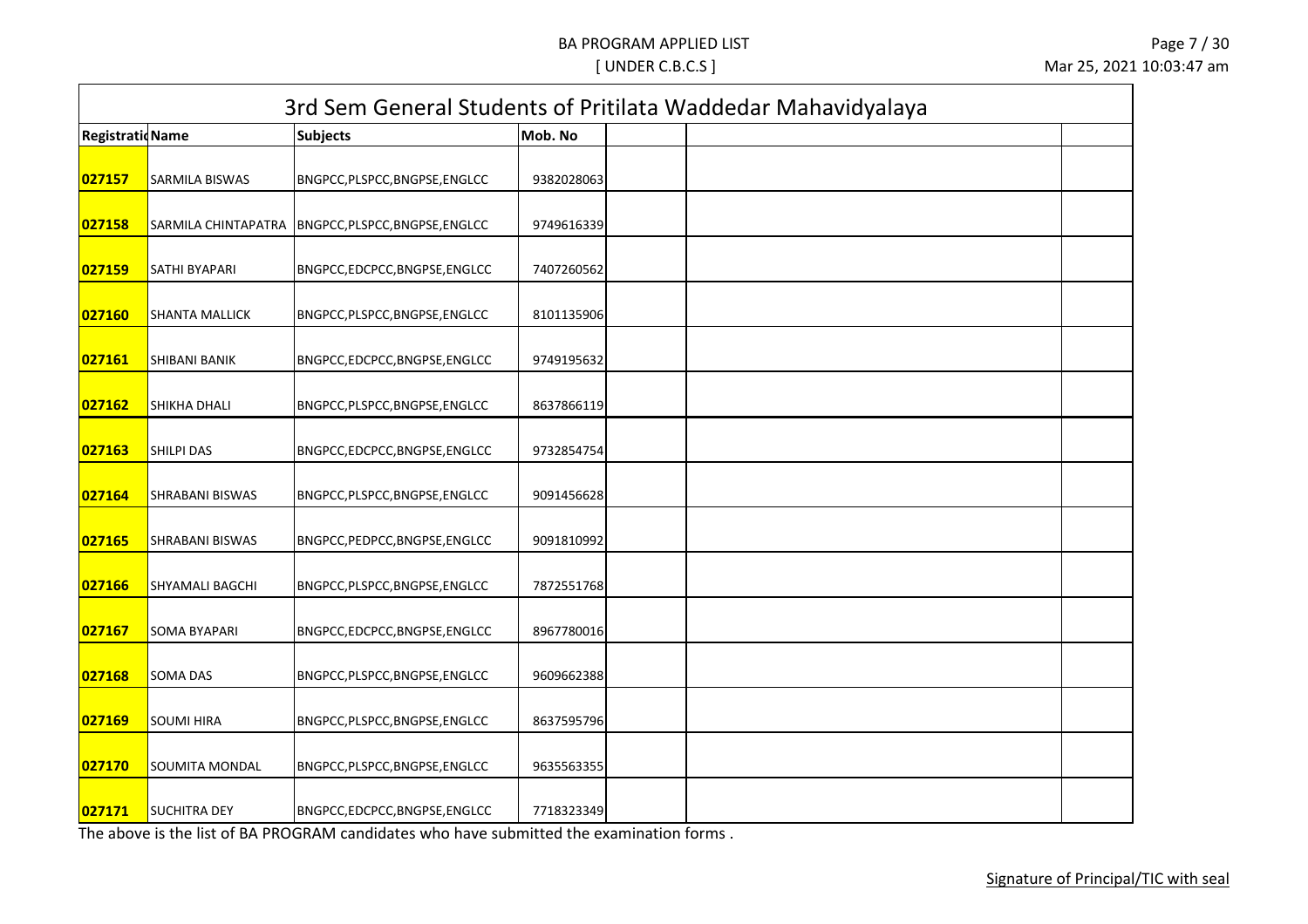|                         |                         |                                |            | 3rd Sem General Students of Pritilata Waddedar Mahavidyalaya |  |
|-------------------------|-------------------------|--------------------------------|------------|--------------------------------------------------------------|--|
| <b>Registratid Name</b> |                         | <b>Subjects</b>                | Mob. No    |                                                              |  |
| 027172                  | <b>SUCHITRA HALDER</b>  | BNGPCC,EDCPCC,BNGPSE,ENGLCC    | 8637802845 |                                                              |  |
| 027173                  | <b>SUMANA DAS</b>       | BNGPCC, PLSPCC, BNGPSE, ENGLCC | 9064887365 |                                                              |  |
| 027174                  | <b>SUMI MONDAL</b>      | BNGPCC, PLSPCC, BNGPSE, ENGLCC | 7074919162 |                                                              |  |
| 027175                  | <b>SUMITA BISWAS</b>    | BNGPCC, PLSPCC, BNGPSE, ENGLCC | 9775087902 |                                                              |  |
| 027176                  | <b>SUNALI KUNDU</b>     | BNGPCC,EDCPCC,BNGPSE,ENGLCC    | 8001855145 |                                                              |  |
| 027178                  | <b>SUNANDITA SINGH</b>  | BNGPCC, PLSPCC, BNGPSE, ENGLCC | 6295917913 |                                                              |  |
| 027179                  | <b>SUPARNA BISWAS</b>   | BNGPCC,EDCPCC,BNGPSE,ENGLCC    | 9064065928 |                                                              |  |
| 027181                  | SUPARNA MONDAL          | BNGPCC, PLSPCC, BNGPSE, ENGLCC | 7076957834 |                                                              |  |
| 027182                  | <b>SUPARNA SHARMA</b>   | BNGPCC, PLSPCC, BNGPSE, ENGLCC | 8509093044 |                                                              |  |
| 027183                  | <b>SUSHMITA BAIRAGI</b> | BNGPCC, PLSPCC, BNGPSE, ENGLCC | 9732975611 |                                                              |  |
| 027185                  | <b>SUSMITA BASAK</b>    | BNGPCC, PLSPCC, BNGPSE, ENGLCC | 8537058696 |                                                              |  |
| 027186                  | <b>SUSMITA BAYPARI</b>  | BNGPCC, PLSPCC, BNGPSE, ENGLCC | 8328765958 |                                                              |  |
| 027187                  | <b>SUSMITA BISWAS</b>   | BNGPCC,EDCPCC,BNGPSE,ENGLCC    | 7797681384 |                                                              |  |
| 027188                  | <b>SUSMITA DHARA</b>    | BNGPCC,EDCPCC,BNGPSE,ENGLCC    | 8170910847 |                                                              |  |
| 027189                  | <b>SUSMITA SARKAR</b>   | BNGPCC,EDCPCC,BNGPSE,ENGLCC    | 7719202549 |                                                              |  |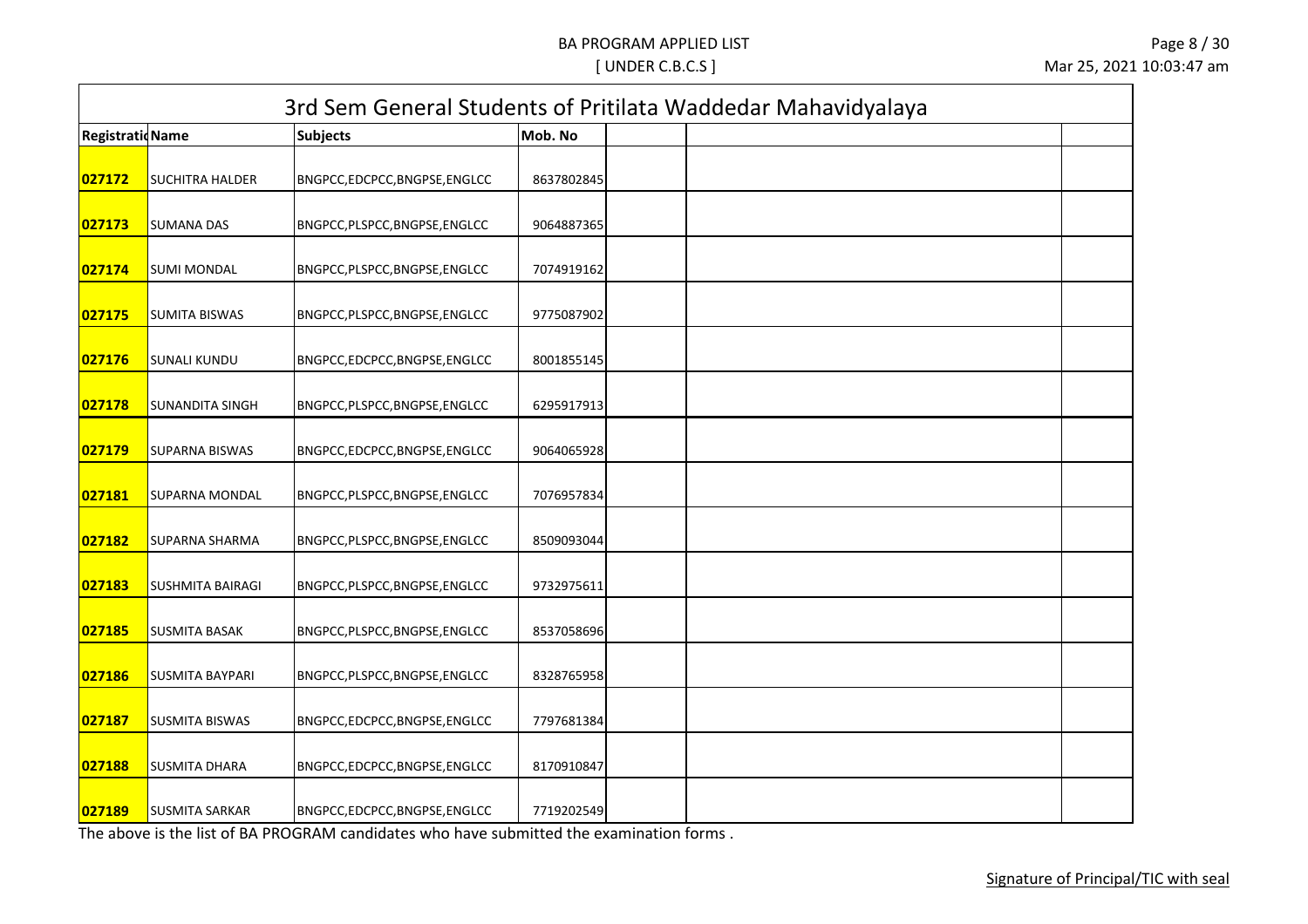|                         |                          |                                |            | 3rd Sem General Students of Pritilata Waddedar Mahavidyalaya |
|-------------------------|--------------------------|--------------------------------|------------|--------------------------------------------------------------|
| <b>Registratid Name</b> |                          | <b>Subjects</b>                | Mob. No    |                                                              |
| 027190                  | <b>SWARNALI RAY</b>      | BNGPCC, PLSPCC, BNGPSE, ENGLCC | 9046324005 |                                                              |
| 027191                  | <b>SWETI BISWAS</b>      | BNGPCC, PLSPCC, BNGPSE, ENGLCC | 7501235341 |                                                              |
| 027192                  | <b>TANIA HALDER</b>      | BNGPCC, PLSPCC, BNGPSE, ENGLCC | 6296356849 |                                                              |
| 027195                  | TITHI MANDAL             | BNGPCC, PEDPCC, BNGPSE, ENGLCC | 8695967599 |                                                              |
| 027196                  | <b>TUHINA KHAN</b>       | BNGPCC, PLSPCC, BNGPSE, ENGLCC | 8250738922 |                                                              |
| 027197                  | <b>ABHIJIT MONDAL</b>    | BNGPCC, PLSPCC, BNGPSE, ENGLCC | 7797452603 |                                                              |
| 027198                  | <b>ABHIK BISWAS</b>      | BNGPCC, PLSPCC, BNGPSE, ENGLCC | 7797822333 |                                                              |
| 027199                  | <b>ABHIK BISWAS</b>      | BNGPCC, PLSPCC, BNGPSE, ENGLCC | 7029323525 |                                                              |
| 027200                  | <b>AJOYDEB BISWAS</b>    | BNGPCC, PLSPCC, BNGPSE, ENGLCC | 6290734961 |                                                              |
| 027201                  | <b>AKASH BISWAS</b>      | BNGPCC, PLSPCC, BNGPSE, ENGLCC | 7076863284 |                                                              |
| 027202                  | <b>AKASH CHAKRABORTY</b> | BNGPCC, PLSPCC, BNGPSE, ENGLCC | 6294274562 |                                                              |
| 027203                  | <b>AKASH SARKAR</b>      | BNGPCC,PLSPCC,BNGPSE,ENGLCC    | 7029841425 |                                                              |
| 027205                  | <b>AMAR MONDAL</b>       | BNGPCC, PLSPCC, BNGPSE, ENGLCC | 6294809240 |                                                              |
| 027206                  | <b>AMIDUL MONDAL</b>     | BNGPCC,EDCPCC,BNGPSE,ENGLCC    | 7872517326 |                                                              |
| 027207                  | <b>AMIT ADHIKARY</b>     | BNGPCC,EDCPCC,BNGPSE,ENGLCC    | 8617605549 |                                                              |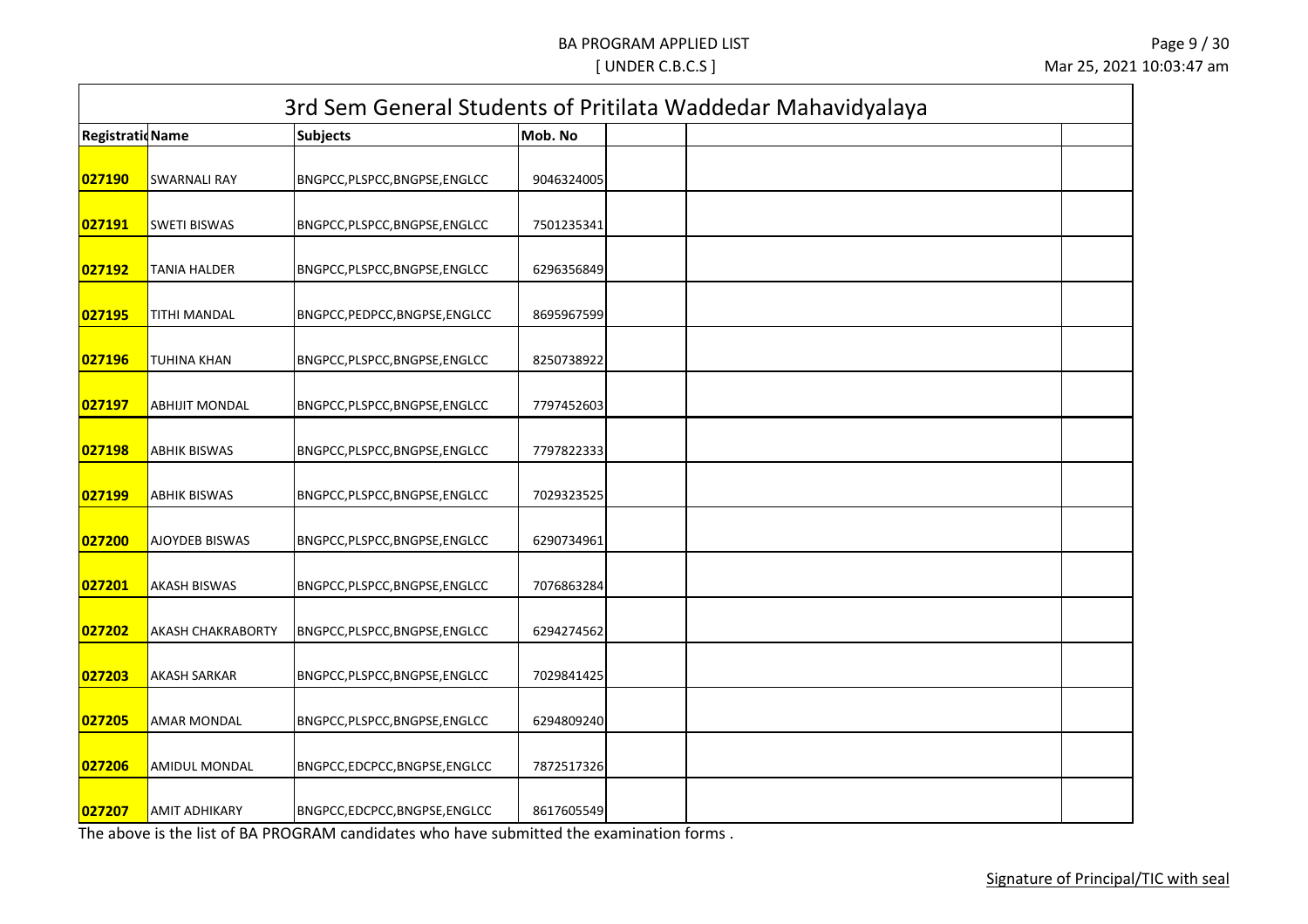| <b>RegistratioName</b> |                                | <b>Subjects</b>                | Mob. No    |  |
|------------------------|--------------------------------|--------------------------------|------------|--|
| 027208                 | <b>AMIT BISWAS</b>             | BNGPCC,PLSPCC,BNGPSE,ENGLCC    | 9593658674 |  |
| 027209                 | AMIT SADHUKHAN                 | BNGPCC, PLSPCC, BNGPSE, ENGLCC | 9775065952 |  |
| 027210                 | <b>AMIT SARKAR</b>             | BNGPCC,PLSPCC,BNGPSE,ENGLCC    | 9153353335 |  |
| 027211                 | AMITAVA BISWAS                 | BNGPCC, PLSPCC, BNGPSE, ENGLCC | 7679164865 |  |
| 027212                 | AMRITA KUMAR<br><b>KABIRAJ</b> | BNGPCC, PLSPCC, BNGPSE, ENGLCC | 6296697328 |  |
| 027213                 | ANANDA ROY                     | BNGPCC, PLSPCC, BNGPSE, ENGLCC | 7908164864 |  |
| 027214                 | ANGAN MANDAL                   | BNGPCC, PLSPCC, BNGPSE, ENGLCC | 9749645087 |  |
| 027215                 | <b>ANIMESH BAGCHI</b>          | BNGPCC, PLSPCC, BNGPSE, ENGLCC | 6296569896 |  |
| 027216                 | <b>ANISH PRAMANIK</b>          | BNGPCC, PLSPCC, BNGPSE, ENGLCC | 8617349513 |  |
| 027217                 | <b>ANTAR BISWAS</b>            | BNGPCC, PLSPCC, BNGPSE, ENGLCC | 7029788220 |  |
| 027218                 | ANUJ PODDER                    | BNGPCC, PLSPCC, BNGPSE, ENGLCC | 7872948072 |  |
| 027219                 | ANUP MRIDHA                    | BNGPCC, PLSPCC, BNGPSE, ENGLCC | 7585869157 |  |
| 027220                 | <b>ANUP ROY</b>                | BNGPCC,PLSPCC,BNGPSE,ENGLCC    | 9382897358 |  |
| 027222                 | <b>APU BISWAS</b>              | BNGPCC, PEDPCC, BNGPSE, ENGLCC | 9064158271 |  |
| 027224                 | APURBA MRIDHA                  | BNGPCC, PLSPCC, BNGPSE, ENGLCC | 9749030747 |  |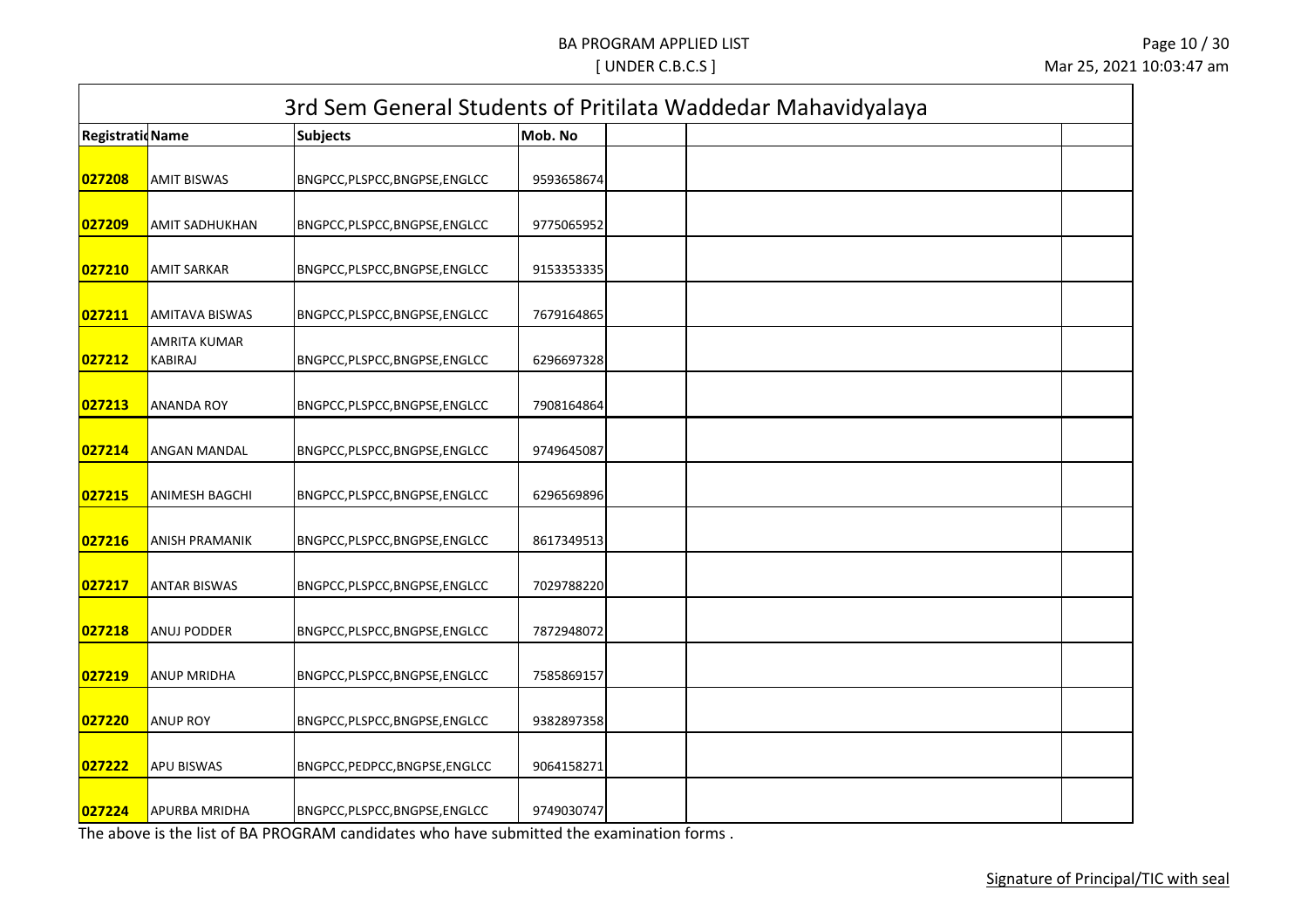| <b>RegistratioName</b> |                         | <b>Subjects</b>                | Mob. No    |  |
|------------------------|-------------------------|--------------------------------|------------|--|
| 027225                 | <b>APURBO MONDAL</b>    | BNGPCC,EDCPCC,BNGPSE,ENGLCC    | 6294799478 |  |
| 027226                 | <b>ARINDAM SAMADDER</b> | BNGPCC,EDCPCC,BNGPSE,ENGLCC    | 7407719903 |  |
| 027228                 | <b>ARNAB PAUL</b>       | BNGPCC,EDCPCC,BNGPSE,ENGLCC    | 6294907073 |  |
| 027229                 | <b>ARPAN BISWAS</b>     | BNGPCC, PLSPCC, BNGPSE, ENGLCC | 8371946782 |  |
| 027230                 | <b>ARUP BISWAS</b>      | BNGPCC,EDCPCC,BNGPSE,ENGLCC    | 8609786738 |  |
| 027231                 | <b>ASHIS BISWAS</b>     | BNGPCC, PLSPCC, BNGPSE, ENGLCC | 8436255760 |  |
| 027232                 | <b>ASHIS BISWAS</b>     | BNGPCC, PLSPCC, BNGPSE, ENGLCC | 7074292009 |  |
| 027233                 | <b>ASHISH BISWAS</b>    | BNGPCC, PLSPCC, BNGPSE, ENGLCC | 8436330849 |  |
| 027236                 | <b>ATANU ADHIKARI</b>   | BNGPCC, PEDPCC, BNGPSE, ENGLCC | 9064855217 |  |
| 027237                 | <b>AURGHO MAJUMDER</b>  | BNGPCC, PLSPCC, BNGPSE, ENGLCC | 7432839354 |  |
| 027238                 | <b>AVIJIT MONDAL</b>    | BNGPCC, PLSPCC, BNGPSE, ENGLCC | 7719132159 |  |
| 027239                 | <b>AVIJIT MONDAL</b>    | BNGPCC, PLSPCC, BNGPSE, ENGLCC | 7363098159 |  |
| 027241                 | <b>AVISHEK BISWAS</b>   | BNGPCC, PEDPCC, BNGPSE, ENGLCC | 8918161908 |  |
| 027244                 | <b>AYON BISWAS</b>      | BNGPCC, PLSPCC, BNGPSE, ENGLCC | 6297807738 |  |
| 027245                 | <b>BABUN MONDAL</b>     | BNGPCC, PLSPCC, BNGPSE, ENGLCC | 8609278094 |  |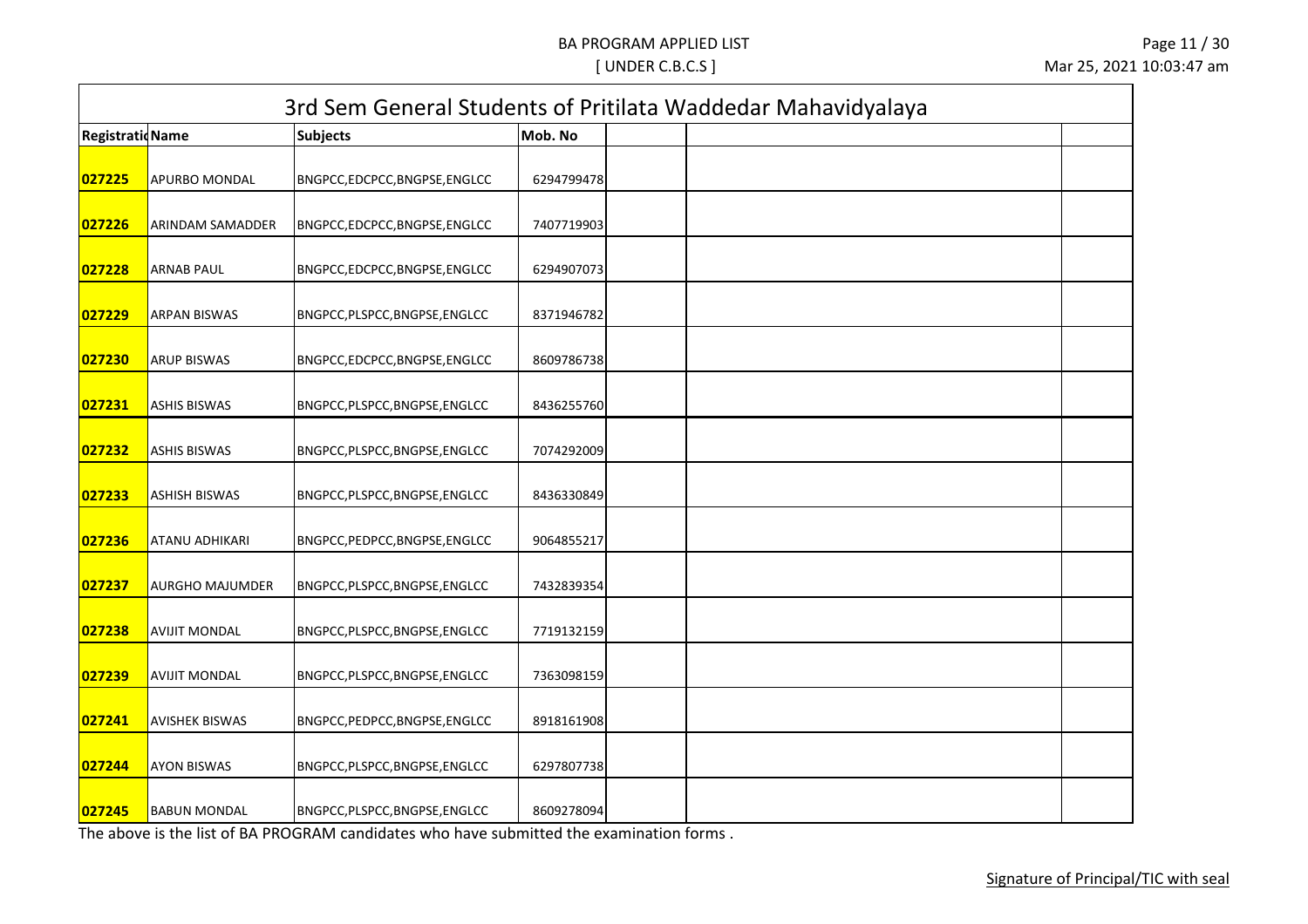| <b>RegistratioName</b> |                          | <b>Subjects</b>                | Mob. No    |  |
|------------------------|--------------------------|--------------------------------|------------|--|
| 027246                 | <b>BANAMALI BALLAV</b>   | BNGPCC, PLSPCC, BNGPSE, ENGLCC | 7074754071 |  |
| 027248                 | <b>BAPPA BAIRAGY</b>     | BNGPCC,EDCPCC,BNGPSE,ENGLCC    | 9593033441 |  |
| 027249                 | <b>BHASKAR BALA</b>      | BNGPCC,PLSPCC,BNGPSE,ENGLCC    | 9093372351 |  |
| 027250                 | <b>BHASKAR BISWAS</b>    | BNGPCC, PLSPCC, BNGPSE, ENGLCC | 9382135890 |  |
| 027252                 | <b>BIJAN BISWAS</b>      | BNGPCC, PLSPCC, BNGPSE, ENGLCC | 7074246979 |  |
| 027254                 | <b>BIJAY SARKAR</b>      | BNGPCC, PLSPCC, BNGPSE, ENGLCC | 8927178311 |  |
| 027255                 | <b>BIJOY MONDAL</b>      | BNGPCC, PLSPCC, BNGPSE, ENGLCC | 8637036965 |  |
| 027256                 | <b>BIKASH PAL</b>        | BNGPCC,EDCPCC,BNGPSE,ENGLCC    | 7031336606 |  |
| 027258                 | <b>BIKRAM MONDAL</b>     | BNGPCC,EDCPCC,BNGPSE,ENGLCC    | 9093696761 |  |
| 027259                 | <b>BIKRAMJIT MAHANTA</b> | BNGPCC,EDCPCC,BNGPSE,ENGLCC    | 9564600116 |  |
| 027260                 | <b>BIPLAB BISWAS</b>     | BNGPCC, PLSPCC, BNGPSE, ENGLCC | 8101311167 |  |
| 027261                 | <b>BIPLAB KUMAR DAS</b>  | BNGPCC, PLSPCC, BNGPSE, ENGLCC | 7586028597 |  |
| 027265                 | <b>BISWAJIT PODDER</b>   | BNGPCC,PLSPCC,BNGPSE,ENGLCC    | 8167252202 |  |
| 027266                 | <b>CHANDAN HALDER</b>    | BNGPCC, PLSPCC, BNGPSE, ENGLCC | 9609101495 |  |
| 027267                 | <b>CHAYAN ROY</b>        | BNGPCC, PLSPCC, BNGPSE, ENGLCC | 7407457228 |  |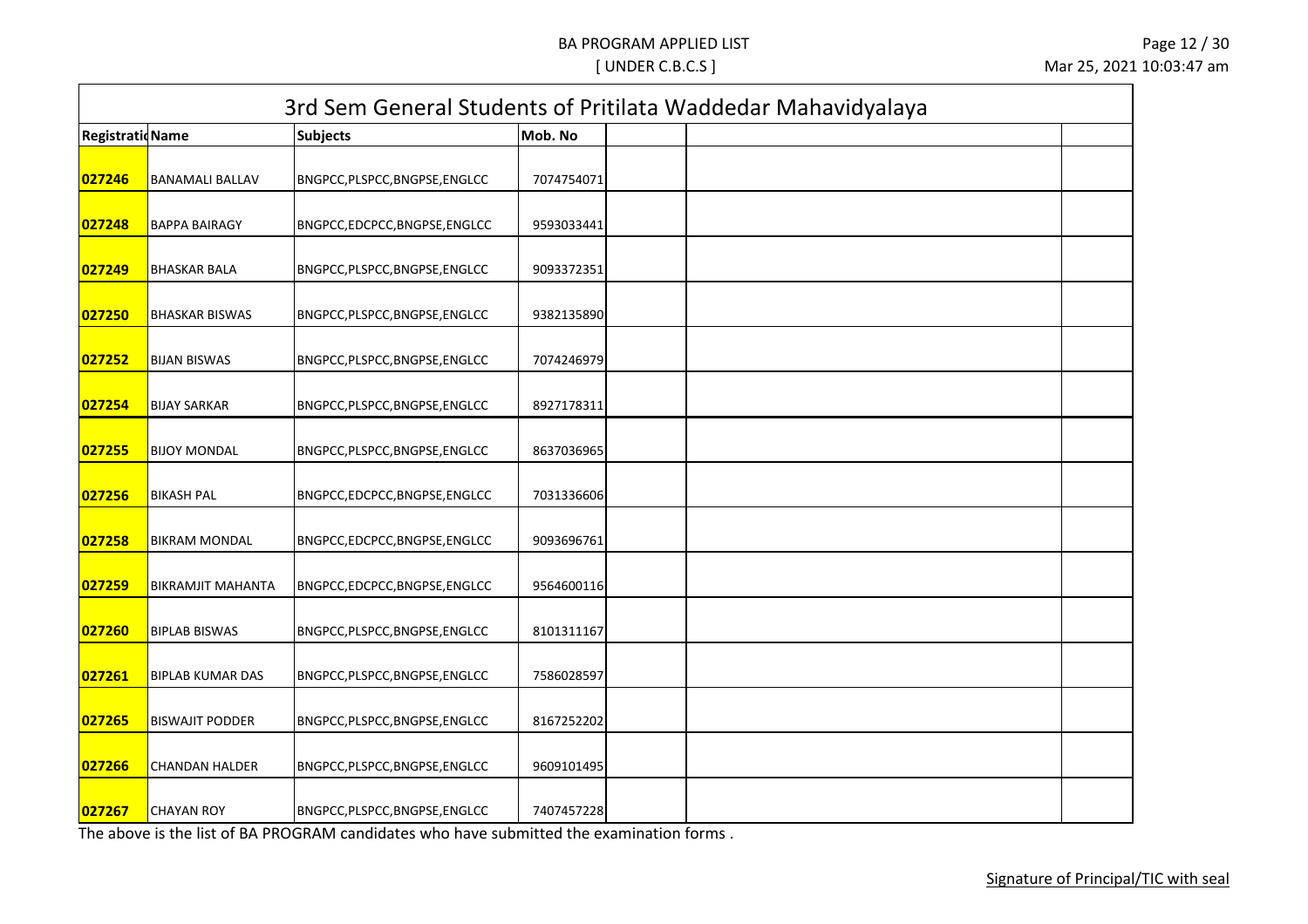| <b>RegistratioName</b> |                           | <b>Subjects</b>                | Mob. No    |  |
|------------------------|---------------------------|--------------------------------|------------|--|
| 027268                 | <b>CHINMOY BISWAS</b>     | BNGPCC, PLSPCC, BNGPSE, ENGLCC | 8391830466 |  |
| 027269                 | <b>CHIRANJIT SARKAR</b>   | BNGPCC, PLSPCC, BNGPSE, ENGLCC | 6296590005 |  |
| 027270                 | <b>CHITTA SARKAR</b>      | BNGPCC,PLSPCC,BNGPSE,ENGLCC    | 9733845820 |  |
| 027271                 | <b>DEB ADHIKARY</b>       | BNGPCC,EDCPCC,BNGPSE,ENGLCC    | 7908360815 |  |
| 027273                 | <b>DEBASISH BHAKTA</b>    | BNGPCC,EDCPCC,BNGPSE,ENGLCC    | 9749677819 |  |
| 027274                 | <b>DEBASISH BISWAS</b>    | BNGPCC, PLSPCC, BNGPSE, ENGLCC | 7384834472 |  |
| 027276                 | <b>DEBOBRATA HALDER</b>   | BNGPCC,EDCPCC,BNGPSE,ENGLCC    | 8436474681 |  |
| 027277                 | <b>DEBRANJAN BISWAS</b>   | BNGPCC, PLSPCC, BNGPSE, ENGLCC | 8967770522 |  |
| 027278                 | <b>DEEP PALCHOWDHURY</b>  | BNGPCC,EDCPCC,BNGPSE,ENGLCC    | 7478850483 |  |
| 027279                 | <b>DIBAKAR SARKAR</b>     | BNGPCC, PLSPCC, BNGPSE, ENGLCC | 7602013957 |  |
| 027280                 | <b>DIBAYANDU BISWAS</b>   | BNGPCC, PLSPCC, BNGPSE, ENGLCC | 7718698316 |  |
| 027281                 | <b>DIPAK BISWAS</b>       | BNGPCC, PLSPCC, BNGPSE, ENGLCC | 6297370981 |  |
| 027283                 | <b>DIPANKAR ADHIKARY</b>  | BNGPCC,PLSPCC,BNGPSE,ENGLCC    | 8101156594 |  |
| 027284                 | <b>GOLAK CHAND BISWAS</b> | BNGPCC,EDCPCC,BNGPSE,ENGLCC    | 9083481736 |  |
| 027288                 | <b>GOURAB MANDAL</b>      | ENGPCC, PLSPCC, ENGPSE, ENGLCC | 8515829968 |  |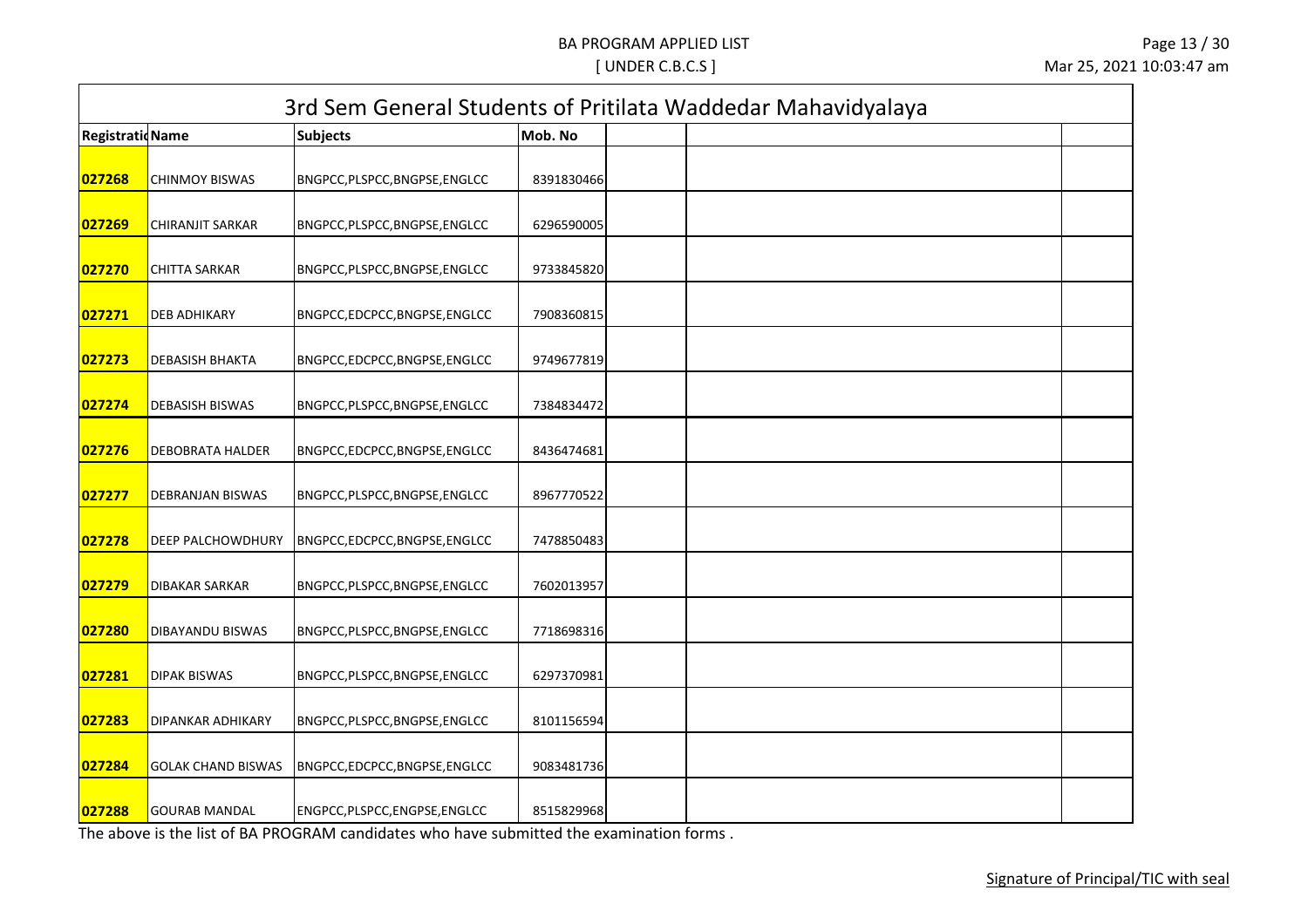| <b>RegistratioName</b> |                         | <b>Subjects</b>                | Mob. No    |  |
|------------------------|-------------------------|--------------------------------|------------|--|
| 027289                 | <b>HARI SHANKAR ROY</b> | BNGPCC, PLSPCC, BNGPSE, ENGLCC | 9734847428 |  |
| 027292                 | <b>HRITICK HALDER</b>   | BNGPCC,EDCPCC,BNGPSE,ENGLCC    | 7551088889 |  |
| 027293                 | <b>ISRAFIL CHATE</b>    | BNGPCC,PLSPCC,BNGPSE,ENGLCC    | 8637353282 |  |
| 027294                 | <b>JAGADISH BISWAS</b>  | BNGPCC, PLSPCC, BNGPSE, ENGLCC | 6296207452 |  |
| 027295                 | <b>JIBAN BISWAS</b>     | BNGPCC, PLSPCC, BNGPSE, ENGLCC | 7908874509 |  |
| 027296                 | JOY BHAKTA              | BNGPCC,EDCPCC,BNGPSE,ENGLCC    | 9883201353 |  |
| 027297                 | <b>JOY BISWAS</b>       | BNGPCC, PLSPCC, BNGPSE, ENGLCC | 9064104908 |  |
| 027299                 | <b>JYOTIRMOY MONDAL</b> | ENGPCC, PLSPCC, ENGPSE, ENGLCC | 9382644347 |  |
| 027300                 | <b>KALIN HALDER</b>     | BNGPCC,EDCPCC,BNGPSE,ENGLCC    | 8250272963 |  |
| 027301                 | <b>KANAK BISWAS</b>     | BNGPCC, PLSPCC, BNGPSE, ENGLCC | 9749950237 |  |
| 027302                 | <b>KANKAN PODDER</b>    | BNGPCC, PLSPCC, BNGPSE, ENGLCC | 7797545330 |  |
| 027303                 | <b>KIRAN ROY</b>        | BNGPCC, PEDPCC, BNGPSE, ENGLCC | 9641521387 |  |
| 027304                 | <b>KISHORE SARKAR</b>   | BNGPCC, PEDPCC, BNGPSE, ENGLCC | 6296175808 |  |
| 027305                 | <b>KOUSHIK BISWAS</b>   | BNGPCC,EDCPCC,BNGPSE,ENGLCC    | 7384861089 |  |
| 027306                 | <b>KOUSHIK SARKAR</b>   | BNGPCC, PEDPCC, BNGPSE, ENGLCC | 7797085084 |  |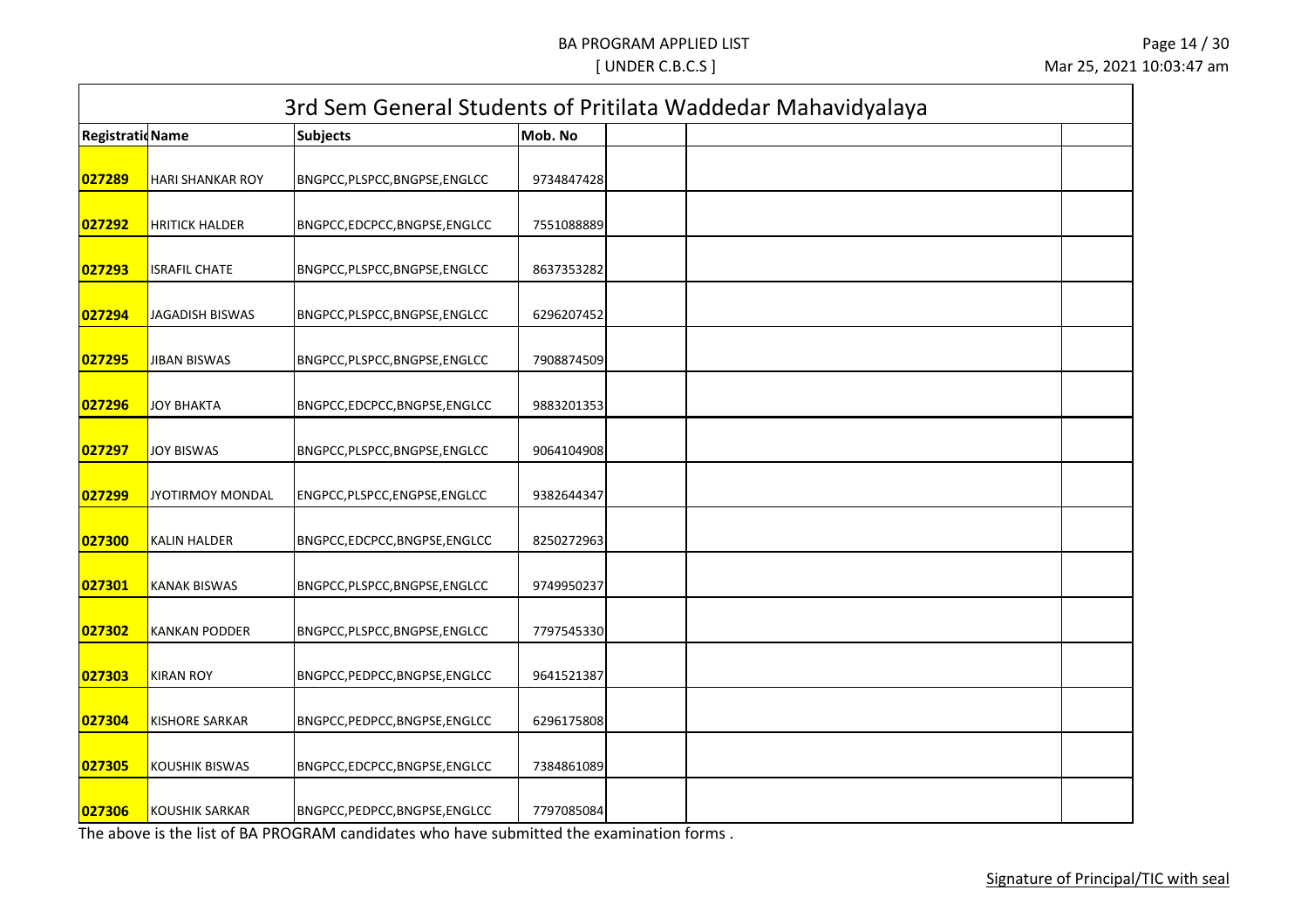| <b>RegistratioName</b> |                       | <b>Subjects</b>                | Mob. No    |  |
|------------------------|-----------------------|--------------------------------|------------|--|
|                        |                       |                                |            |  |
| 027308                 | <b>KRISHNA MONDAL</b> | BNGPCC, PEDPCC, BNGPSE, ENGLCC | 9635423746 |  |
| 027310                 | <b>MANABENDRA ROY</b> | BNGPCC, PLSPCC, BNGPSE, ENGLCC | 8768101021 |  |
| 027311                 | <b>MANIK MALLICK</b>  | BNGPCC, PLSPCC, BNGPSE, ENGLCC | 8942069381 |  |
| 027312                 | <b>MATILAL SARKAR</b> | BNGPCC, PLSPCC, PLSPSE, ENGLCC | 8001683146 |  |
| 027313                 | <b>MD AKASH SHEKH</b> | BNGPCC, PLSPCC, BNGPSE, ENGLCC | 7551828267 |  |
| 027315                 | <b>MILTON BISWAS</b>  | BNGPCC, PLSPCC, BNGPSE, ENGLCC | 7407072679 |  |
| 027317                 | MITHUN ADHIKARI       | BNGPCC, PLSPCC, BNGPSE, ENGLCC | 8515958267 |  |
| 027318                 | <b>MITHUN BISWAS</b>  | BNGPCC, PEDPCC, BNGPSE, ENGLCC | 8158066199 |  |
| 027319                 | <b>MITHUN SIKDAR</b>  | BNGPCC, PLSPCC, BNGPSE, ENGLCC | 8617056787 |  |
| 027320                 | <b>MRINAL SARKAR</b>  | BNGPCC, PLSPCC, BNGPSE, ENGLCC | 9635571505 |  |
| 027323                 | <b>NABENDU BISWAS</b> | BNGPCC, PLSPCC, BNGPSE, ENGLCC | 9091395569 |  |
| 027324                 | NARAUTTAM PANDEY      | BNGPCC,PLSPCC,BNGPSE,ENGLCC    | 8250444679 |  |
| 027326                 | <b>NAYAN ROY</b>      | BNGPCC,EDCPCC,BNGPSE,ENGLCC    | 8597063840 |  |
| 027327                 | <b>NEWTON MONDAL</b>  | BNGPCC, PEDPCC, BNGPSE, ENGLCC | 6294982358 |  |
| 027328                 | NIHAR BISWAS          | BNGPCC, PEDPCC, BNGPSE, ENGLCC | 9064650517 |  |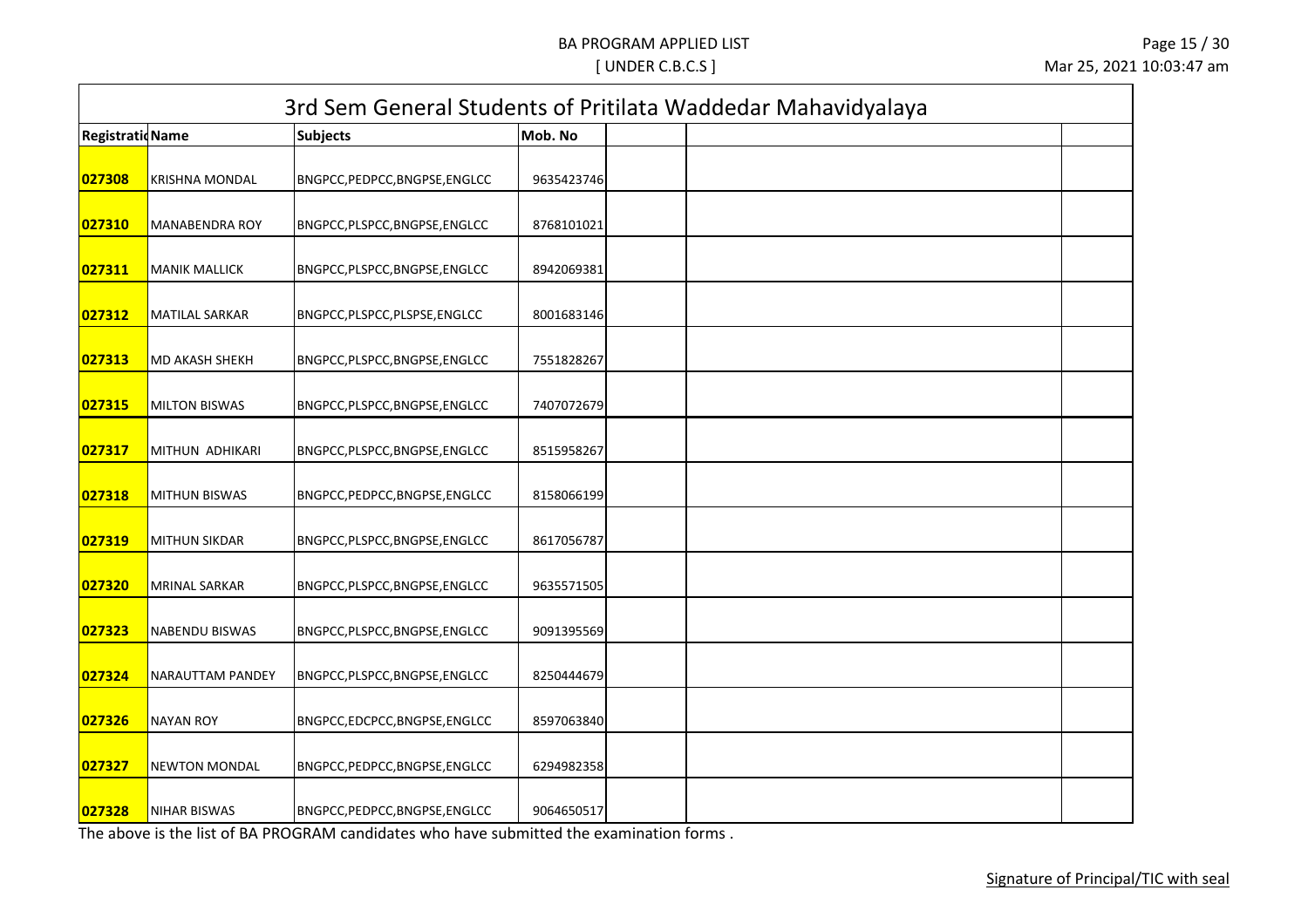| <b>RegistratioName</b> |                      | <b>Subjects</b>                | Mob. No    |  |
|------------------------|----------------------|--------------------------------|------------|--|
| 027329                 | <b>NILAY BISWAS</b>  | BNGPCC, PLSPCC, BNGPSE, ENGLCC | 9382624878 |  |
| 027330                 | PABITRA MONDAL       | BNGPCC, PLSPCC, BNGPSE, ENGLCC | 8348781565 |  |
| 027331                 | PALASH ADHIKARY      | BNGPCC, PEDPCC, BNGPSE, ENGLCC | 9002171937 |  |
| 027335                 | PAPPU ROY            | BNGPCC, PLSPCC, BNGPSE, ENGLCC | 8927716955 |  |
| 027336                 | PARTHA ROY           | BNGPCC, PLSPCC, BNGPSE, ENGLCC | 8001367339 |  |
| 027338                 | PINTU MISTRI         | BNGPCC,EDCPCC,BNGPSE,ENGLCC    | 7864848959 |  |
| 027340                 | PINTU MONDAL         | BNGPCC, PLSPCC, BNGPSE, ENGLCC | 6296954483 |  |
| 027341                 | PRITAM SARKAR        | BNGPCC, PEDPCC, BNGPSE, ENGLCC | 6295588414 |  |
| 027342                 | PRABIN ROY           | BNGPCC, PLSPCC, BNGPSE, ENGLCC | 7001107256 |  |
| 027343                 | <b>PRADIP SARKAR</b> | BNGPCC,EDCPCC,BNGPSE,ENGLCC    | 9064498770 |  |
| 027344                 | PRAKASH BISWAS       | BNGPCC, PLSPCC, BNGPSE, ENGLCC | 8436992019 |  |
| 027345                 | PRAKASH NAG          | BNGPCC, PLSPCC, BNGPSE, ENGLCC | 6295299835 |  |
| 027346                 | PRALAY ROY           | BNGPCC,PLSPCC,BNGPSE,ENGLCC    | 9614623066 |  |
| 027347                 | PRANAB DUTTA         | BNGPCC,EDCPCC,BNGPSE,ENGLCC    | 8927711655 |  |
| 027348                 | PRANAB MONDAL        | BNGPCC, PEDPCC, BNGPSE, ENGLCC | 7679421723 |  |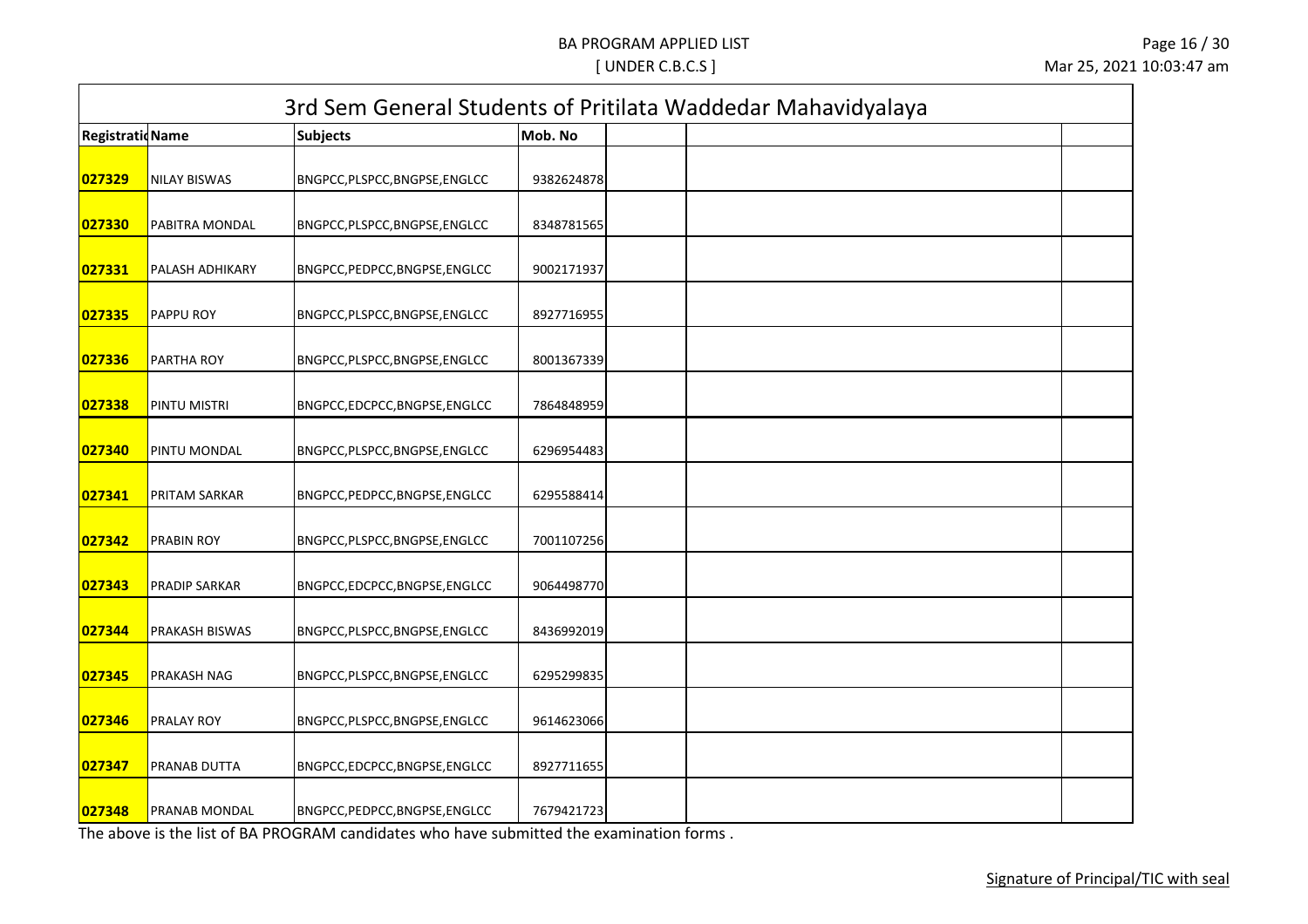| <b>RegistratioName</b> |                     | <b>Subjects</b>                | Mob. No    |  |
|------------------------|---------------------|--------------------------------|------------|--|
| 027349                 | PRANOY ADHIKARY     | BNGPCC,EDCPCC,BNGPSE,ENGLCC    | 9134474485 |  |
| 027350                 | <b>PRANTIK BAR</b>  | BNGPCC, PLSPCC, BNGPSE, ENGLCC | 8597025015 |  |
| 027351                 | PRASENJIT SADHUKHAN | BNGPCC,EDCPCC,BNGPSE,ENGLCC    | 9563017699 |  |
| 027352                 | PRIOBRATA SAHA      | BNGPCC, PLSPCC, BNGPSE, ENGLCC | 6296949611 |  |
| 027353                 | PROBHAT GHOSH       | BNGPCC, PLSPCC, BNGPSE, ENGLCC | 8695061615 |  |
| 027354                 | PRONAB ROY          | BNGPCC, PLSPCC, BNGPSE, ENGLCC | 8158951013 |  |
| 027355                 | PROSENJIT SARKAR    | BNGPCC,PLSPCC,BNGPSE,ENGLCC    | 9593403836 |  |
| 027356                 | PROSENJIT SARKAR    | BNGPCC, PLSPCC, BNGPSE, ENGLCC | 7478885791 |  |
| 027357                 | PROVAKAR BISWAS     | BNGPCC,EDCPCC,BNGPSE,ENGLCC    | 6297626542 |  |
| 027358                 | PULAK ADHIKARY      | BNGPCC,EDCPCC,BNGPSE,ENGLCC    | 6295859721 |  |
| 027359                 | PURNADEB ADHIKARY   | BNGPCC,EDCPCC,BNGPSE,ENGLCC    | 7029382720 |  |
| 027360                 | <b>RAHIT BASU</b>   | BNGPCC,EDCPCC,BNGPSE,ENGLCC    | 8367819220 |  |
| 027361                 | <b>RAHUL BISWAS</b> | BNGPCC,PLSPCC,BNGPSE,ENGLCC    | 8918487527 |  |
| 027363                 | <b>RAHUL BISWAS</b> | BNGPCC, PLSPCC, BNGPSE, ENGLCC | 7047099986 |  |
| 027364                 | <b>RAHUL HALDER</b> | BNGPCC,EDCPCC,BNGPSE,ENGLCC    | 8617360255 |  |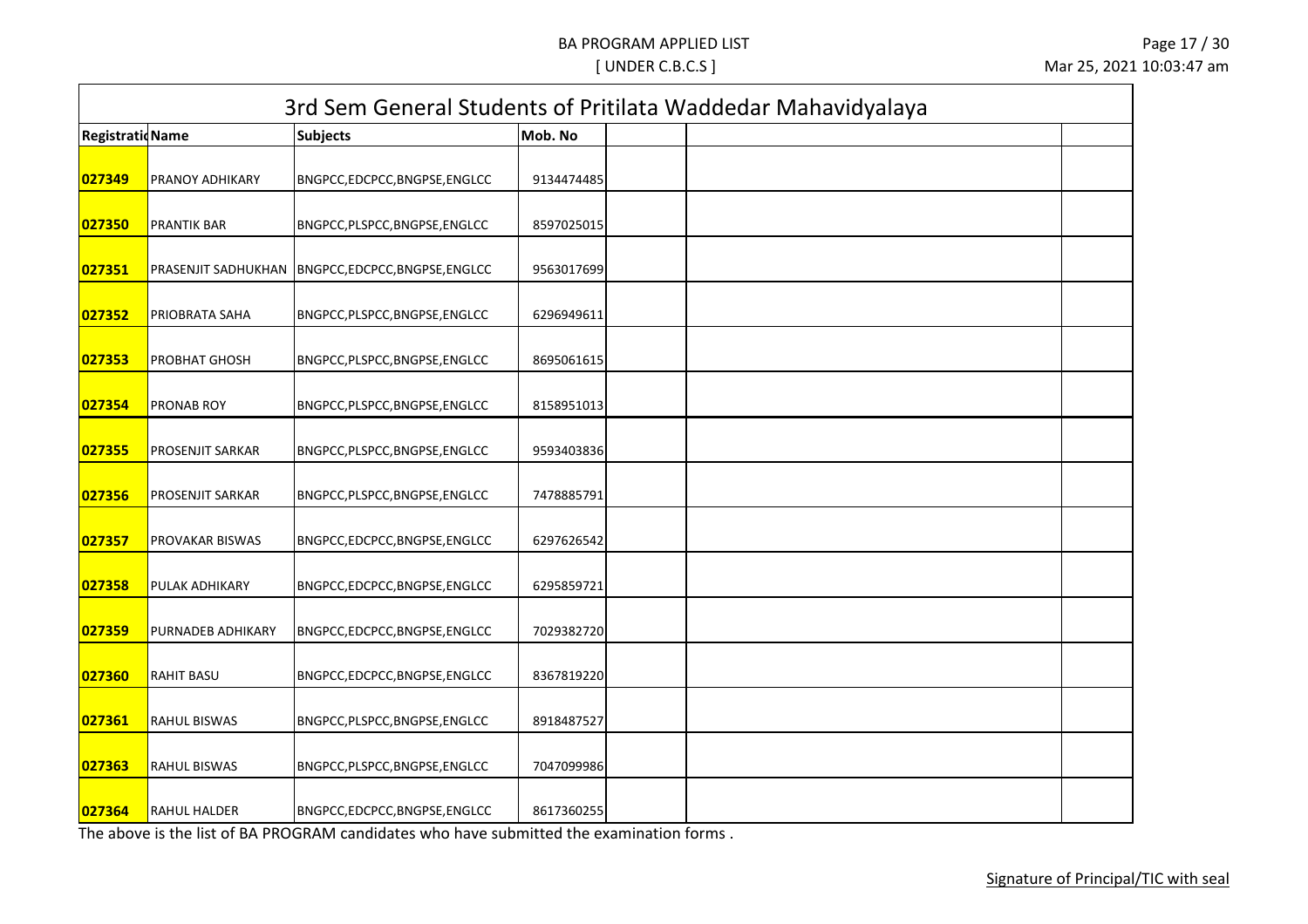|                         | 3rd Sem General Students of Pritilata Waddedar Mahavidyalaya |                                |            |  |  |  |  |  |
|-------------------------|--------------------------------------------------------------|--------------------------------|------------|--|--|--|--|--|
| <b>Registratid Name</b> |                                                              | <b>Subjects</b>                | Mob. No    |  |  |  |  |  |
| 027365                  | RAHUL KIRTANIA                                               | BNGPCC,EDCPCC,BNGPSE,ENGLCC    | 9735994035 |  |  |  |  |  |
| 027366                  | RAHUL MAJUMDER                                               | BNGPCC,EDCPCC,BNGPSE,ENGLCC    | 8509916215 |  |  |  |  |  |
| 027368                  | RAJDEEP BAIDYA                                               | BNGPCC, PLSPCC, BNGPSE, ENGLCC | 9641007837 |  |  |  |  |  |
| 027369                  | <b>RAJDIP BISWAS</b>                                         | BNGPCC, PLSPCC, BNGPSE, ENGLCC | 7479358346 |  |  |  |  |  |
| 027370                  | <b>RAJEEB ROY</b>                                            | BNGPCC, PLSPCC, BNGPSE, ENGLCC | 7001294883 |  |  |  |  |  |
| 027371                  | <b>RAJESH MALLICK</b>                                        | BNGPCC, PLSPCC, BNGPSE, ENGLCC | 9002193195 |  |  |  |  |  |
| 027372                  | RAJU SARKAR                                                  | BNGPCC, PLSPCC, BNGPSE, ENGLCC | 9749980757 |  |  |  |  |  |
| 027373                  | <b>RAKTIM SARKAR</b>                                         | BNGPCC,EDCPCC,BNGPSE,ENGLCC    | 8637892902 |  |  |  |  |  |
| 027374                  | <b>RAM HALDER</b>                                            | BNGPCC,EDCPCC,BNGPSE,ENGLCC    | 7029788220 |  |  |  |  |  |
| 027376                  | RANA HALDER                                                  | BNGPCC,EDCPCC,BNGPSE,ENGLCC    | 9064128646 |  |  |  |  |  |
| 027377                  | RANA MAJUMDER                                                | BNGPCC,EDCPCC,BNGPSE,ENGLCC    | 6290365838 |  |  |  |  |  |
| 027378                  | RANAJIT MALLIK                                               | BNGPCC, PEDPCC, BNGPSE, ENGLCC | 9064395989 |  |  |  |  |  |
| 027380                  | RINTU BISWAS                                                 | BNGPCC, PEDPCC, BNGPSE, ENGLCC | 9002190253 |  |  |  |  |  |
| 027384                  | SAGAR GHOSH                                                  | BNGPCC, PLSPCC, BNGPSE, ENGLCC | 6297375364 |  |  |  |  |  |
| 027387                  | <b>SAIKAT BAIRAGI</b>                                        | BNGPCC, PLSPCC, PLSPSE, ENGLCC | 8617445493 |  |  |  |  |  |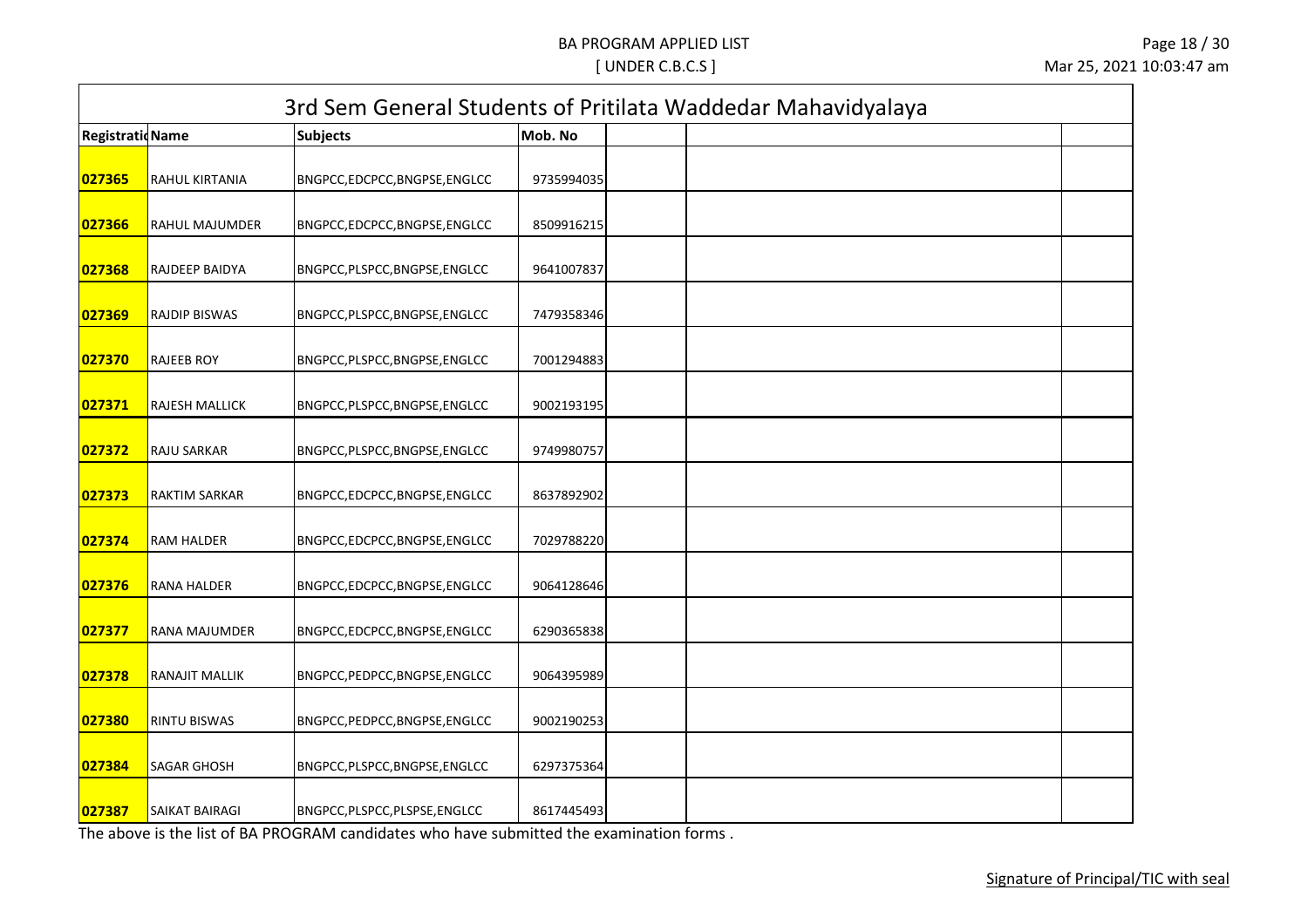| <b>RegistratioName</b> |                        | <b>Subjects</b>                | Mob. No    |  |
|------------------------|------------------------|--------------------------------|------------|--|
| 027391                 | <b>SAKIL BISWAS</b>    | BNGPCC, PLSPCC, BNGPSE, ENGLCC | 9064839946 |  |
| 027392                 | <b>SAMIR ROY</b>       | BNGPCC, PLSPCC, BNGPSE, ENGLCC | 6296923460 |  |
| 027393                 | <b>SAMIRAN SARKAR</b>  | BNGPCC,PLSPCC,BNGPSE,ENGLCC    | 6294896854 |  |
| 027394                 | SAMRAT ADHIKARY        | BNGPCC, PEDPCC, BNGPSE, ENGLCC | 8327591897 |  |
| 027396                 | <b>SANJIT MAJUMDER</b> | BNGPCC,EDCPCC,BNGPSE,ENGLCC    | 8536060240 |  |
| 027397                 | <b>SANJOY MONDAL</b>   | BNGPCC, PLSPCC, BNGPSE, ENGLCC | 9083048275 |  |
| 027398                 | SASTHI TIKADAR         | BNGPCC,EDCPCC,BNGPSE,ENGLCC    | 7029548812 |  |
| 027399                 | SATYA PANDAY           | BNGPCC,EDCPCC,BNGPSE,ENGLCC    | 9732331259 |  |
| 027401                 | SATYAJIT BISWAS        | BNGPCC, PLSPCC, BNGPSE, ENGLCC | 6296906962 |  |
| 027402                 | SATYENDRA MONDAL       | BNGPCC, PLSPCC, BNGPSE, ENGLCC | 6296783243 |  |
| 027403                 | <b>SAWRUP DAS</b>      | BNGPCC, PLSPCC, BNGPSE, ENGLCC | 8370997712 |  |
| 027404                 | SAYAN ADHIKARY         | BNGPCC,EDCPCC,BNGPSE,ENGLCC    | 8670936144 |  |
| 027406                 | SAYAN SARKAR           | BNGPCC, PEDPCC, BNGPSE, ENGLCC | 9732594771 |  |
| 027409                 | <b>SHUBRA BISWAS</b>   | BNGPCC, PLSPCC, BNGPSE, ENGLCC | 8617369502 |  |
| 027410                 | SIBANKAR BISWAS        | BNGPCC, PEDPCC, BNGPSE, ENGLCC | 7029037855 |  |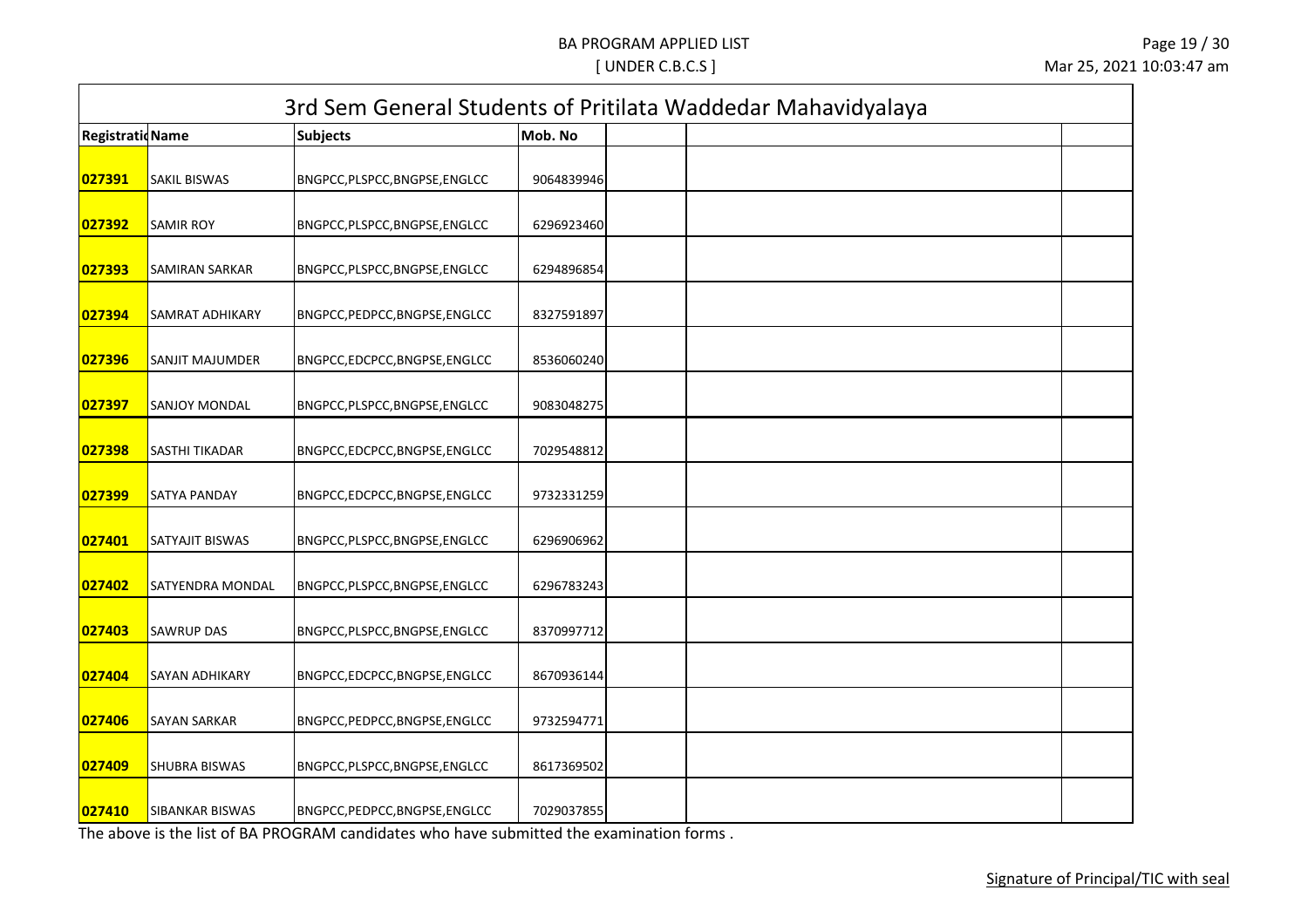| <b>RegistratioName</b> |                         | <b>Subjects</b>                | Mob. No    |  |
|------------------------|-------------------------|--------------------------------|------------|--|
| 027411                 | <b>SOMNATH GHOSH</b>    | BNGPCC, PLSPCC, BNGPSE, ENGLCC | 9144501693 |  |
| 027412                 | <b>SOUMAN HALDER</b>    | BNGPCC,EDCPCC,BNGPSE,ENGLCC    | 9382750868 |  |
| 027413                 | <b>SOUMEN BISWAS</b>    | BNGPCC,EDCPCC,BNGPSE,ENGLCC    | 9382070347 |  |
| 027414                 | <b>SOUMYADIP BISWAS</b> | BNGPCC, PLSPCC, BNGPSE, ENGLCC | 9547769585 |  |
| 027416                 | <b>SOURAV BALA</b>      | BNGPCC, PLSPCC, BNGPSE, ENGLCC | 8927101120 |  |
| 027417                 | <b>SOURAV BARAI</b>     | BNGPCC, PEDPCC, BNGPSE, ENGLCC | 9064391754 |  |
| 027418                 | <b>SOURAV BISWAS</b>    | BNGPCC, PEDPCC, BNGPSE, ENGLCC | 7865099362 |  |
| 027420                 | <b>SOURAV DAS</b>       | BNGPCC, PLSPCC, BNGPSE, ENGLCC | 9749721283 |  |
| 027422                 | <b>SOURAV PAUL</b>      | BNGPCC,EDCPCC,BNGPSE,ENGLCC    | 6296663292 |  |
| 027423                 | <b>SOUVICK BAPARI</b>   | BNGPCC,EDCPCC,BNGPSE,ENGLCC    | 9609609894 |  |
| 027425                 | <b>SUBHADIP BISWAS</b>  | ENGPCC, PEDPCC, ENGPSE, ENGLCC | 8617407673 |  |
| 027426                 | <b>SUBHAJIT BISWAS</b>  | BNGPCC,EDCPCC,BNGPSE,ENGLCC    | 9775792237 |  |
| 027427                 | <b>SUBHAJIT SARKAR</b>  | BNGPCC, PEDPCC, BNGPSE, ENGLCC | 8250765276 |  |
| 027428                 | <b>SUBHAS ROY</b>       | BNGPCC, PLSPCC, BNGPSE, ENGLCC | 7719287989 |  |
| 027429                 | <b>SUBHASIS MISTRI</b>  | BNGPCC, PEDPCC, BNGPSE, ENGLCC | 7797775814 |  |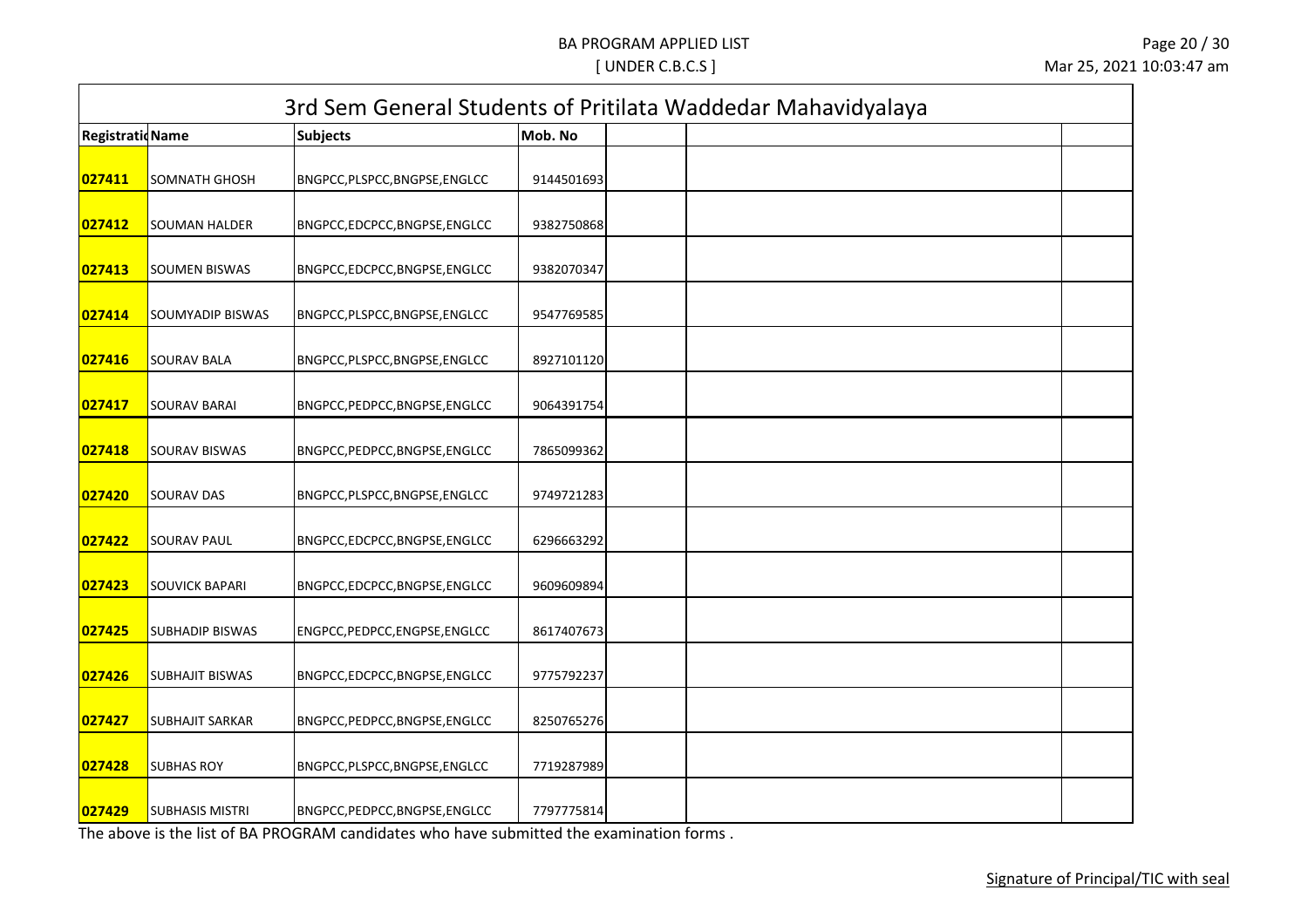| <b>RegistratioName</b> |                       | <b>Subjects</b>                | Mob. No    |  |
|------------------------|-----------------------|--------------------------------|------------|--|
| 027430                 | <b>SUBHENDU ROY</b>   | BNGPCC, PLSPCC, BNGPSE, ENGLCC | 6297933974 |  |
| 027433                 | <b>SUBRATA BASU</b>   | BNGPCC, PLSPCC, BNGPSE, ENGLCC | 9372421654 |  |
| 027434                 | SUBRATA MONDAL        | BNGPCC,EDCPCC,BNGPSE,ENGLCC    | 6295766599 |  |
| 027435                 | <b>SUDIP ADHIKARY</b> | BNGPCC, PEDPCC, BNGPSE, ENGLCC | 9382983107 |  |
| 027436                 | <b>SUDIPTA BISWAS</b> | BNGPCC,EDCPCC,BNGPSE,ENGLCC    | 7872105392 |  |
| 027437                 | <b>SUJAN MONDAL</b>   | BNGPCC, PEDPCC, BNGPSE, ENGLCC | 8345097570 |  |
| 027438                 | <b>SUJIB MALLICK</b>  | BNGPCC, PLSPCC, BNGPSE, ENGLCC | 6290103599 |  |
| 027439                 | <b>SUJOY BISWAS</b>   | BNGPCC,EDCPCC,BNGPSE,ENGLCC    | 7719132082 |  |
| 027440                 | <b>SUJOY SIKDER</b>   | BNGPCC,EDCPCC,BNGPSE,ENGLCC    | 6294256472 |  |
| 027441                 | <b>SUKANTA BISWAS</b> | BNGPCC, PLSPCC, BNGPSE, ENGLCC | 8918736083 |  |
| 027442                 | <b>SUKANTA PAICK</b>  | BNGPCC, PLSPCC, BNGPSE, ENGLCC | 8145358727 |  |
| 027444                 | <b>SUMAN BISWAS</b>   | BNGPCC,EDCPCC,BNGPSE,ENGLCC    | 6296424355 |  |
| 027445                 | <b>SUMAN BISWAS</b>   | BNGPCC,PLSPCC,BNGPSE,ENGLCC    | 9382251665 |  |
| 027447                 | <b>SUMAN MAJUMDER</b> | BNGPCC,EDCPCC,BNGPSE,ENGLCC    | 9064614045 |  |
| 027448                 | <b>SUMAN PODDER</b>   | BNGPCC, PLSPCC, BNGPSE, ENGLCC | 7584949190 |  |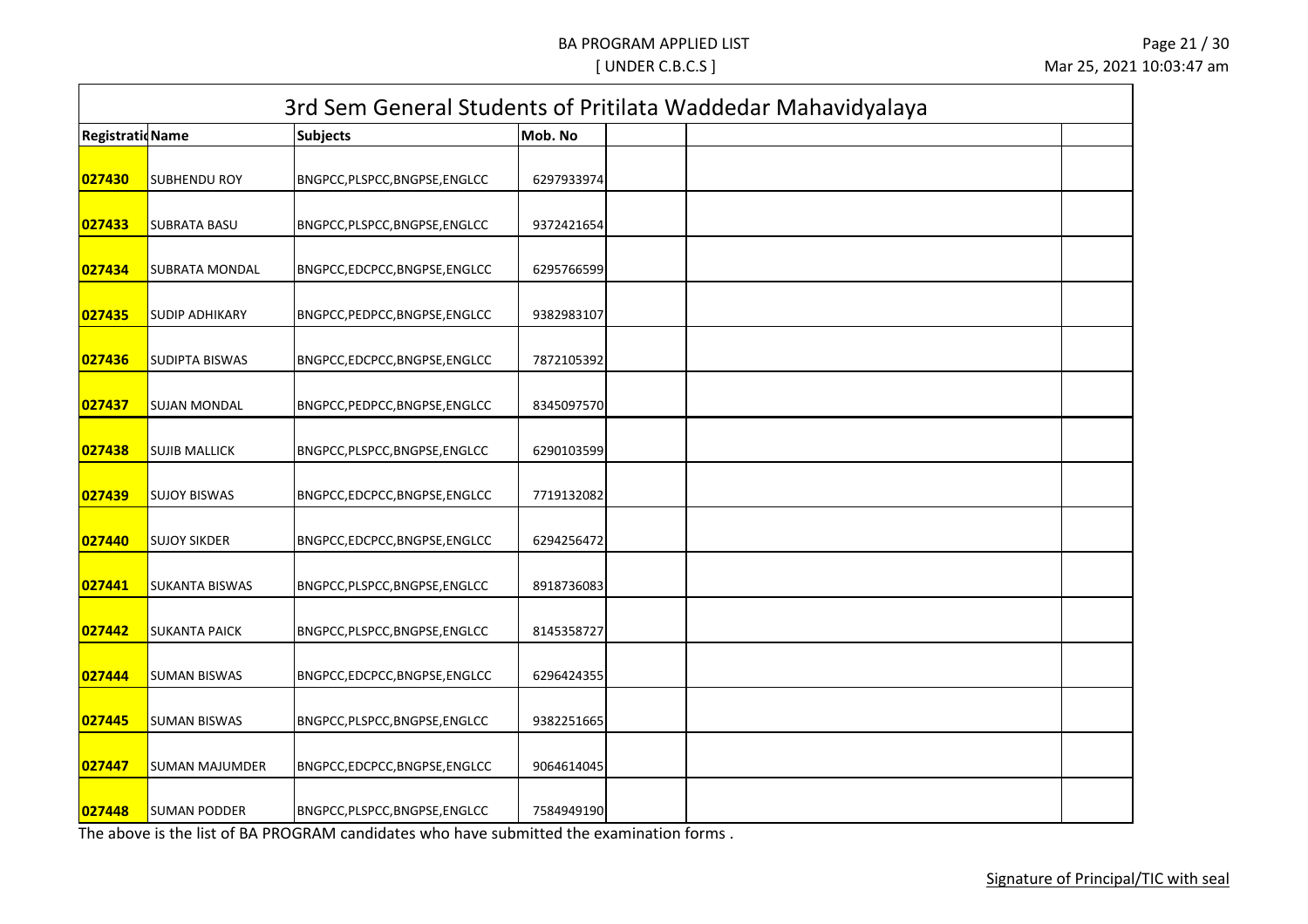| <b>Registratid Name</b> |                              | <b>Subjects</b>                | Mob. No    |  |
|-------------------------|------------------------------|--------------------------------|------------|--|
| 027450                  | <b>SUPRIYO BISWAS</b>        | ENGPCC, PLSPCC, ENGPSE, ENGLCC | 9733382017 |  |
| 027451                  | <b>SURAJ BISWAS</b>          | BNGPCC, PLSPCC, BNGPSE, ENGLCC | 6294560346 |  |
| 027452                  | <b>SURAJ BISWAS</b>          | BNGPCC, PLSPCC, BNGPSE, ENGLCC | 9547657532 |  |
| 027453                  | <b>SUROJ TARAFDAR</b>        | BNGPCC, PLSPCC, BNGPSE, ENGLCC | 8348727581 |  |
| 027455                  | <b>SUSANTA BISWAS</b>        | BNGPCC, PLSPCC, BNGPSE, ENGLCC | 7718322685 |  |
| 027456                  | <b>SUVAJIT RAHA</b>          | BNGPCC,EDCPCC,BNGPSE,ENGLCC    | 6296225178 |  |
| 027457                  | <b>SUVASISH SAMADDAR</b>     | BNGPCC, PLSPCC, BNGPSE, ENGLCC | 8388859901 |  |
| 027459                  | <b>SUVOJIT MONDAL</b>        | BNGPCC, PLSPCC, BNGPSE, ENGLCC | 8436673415 |  |
| 027460                  | SWAGATAM<br><b>MUKHERJEE</b> | ENGPCC, PEDPCC, ENGPSE, ENGLCC | 9333765064 |  |
| 027461                  | <b>TAHIBUL DHABAK</b>        | BNGPCC, PEDPCC, BNGPSE, ENGLCC | 9593193482 |  |
| 027463                  | <b>TANMOY SIKDAR</b>         | BNGPCC, PEDPCC, BNGPSE, ENGLCC | 9883402517 |  |
| 027465                  | <b>TOUKIR MONDAL</b>         | BNGPCC,EDCPCC,BNGPSE,ENGLCC    | 9064061154 |  |
| 027466                  | <b>TUSHAR PAUL</b>           | BNGPCC, PLSPCC, BNGPSE, ENGLCC | 9749128421 |  |
| 027467                  | <b>UJJWAL PAUL</b>           | BNGPCC, PLSPCC, BNGPSE, ENGLCC | 9144836383 |  |
| 027568                  | <b>ANITA PODDAR</b>          | Supplemented                   | 9647402032 |  |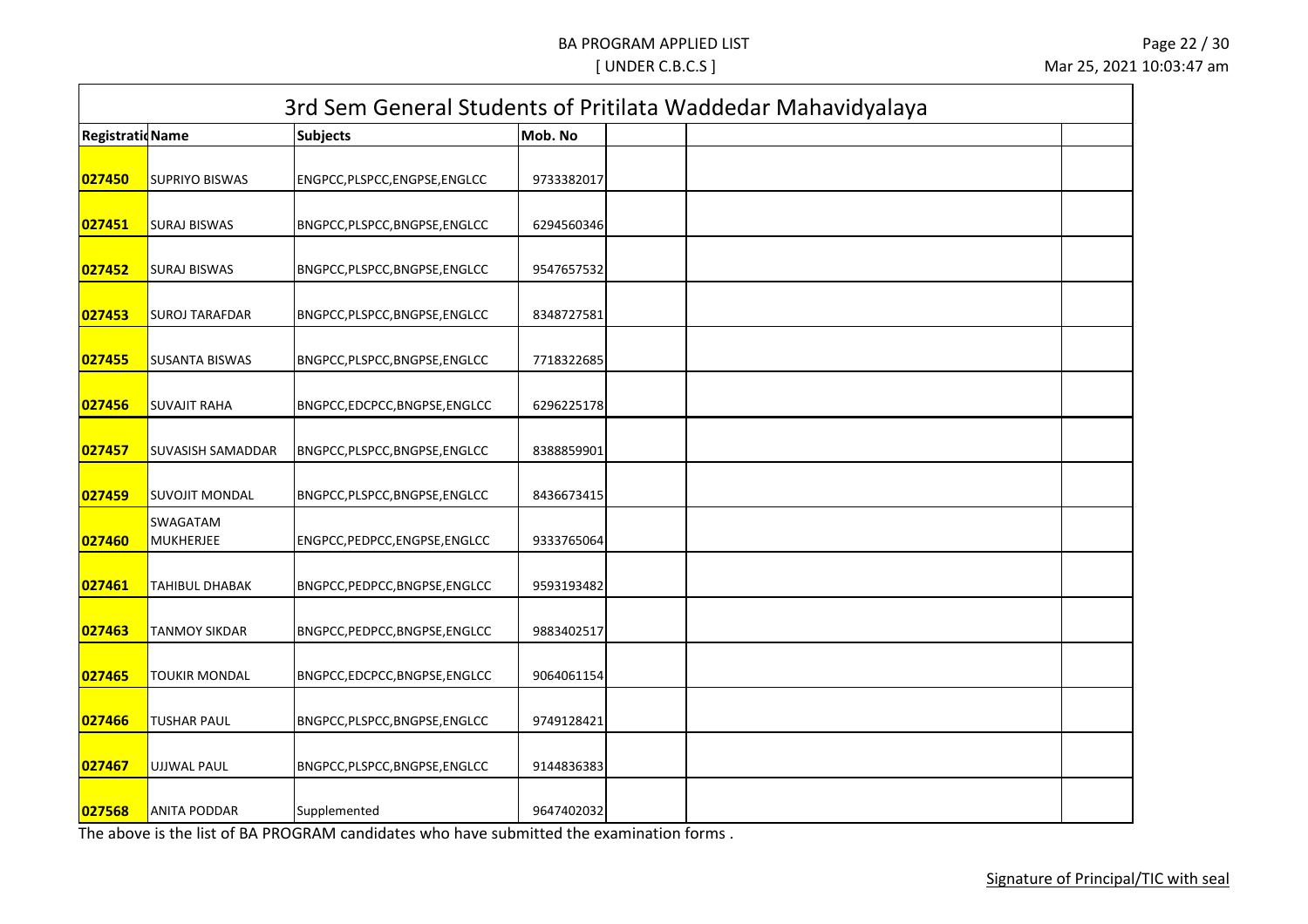|                         | 3rd Sem General Students of Pritilata Waddedar Mahavidyalaya |                 |            |  |  |  |  |
|-------------------------|--------------------------------------------------------------|-----------------|------------|--|--|--|--|
| <b>Registratid Name</b> |                                                              | <b>Subjects</b> | Mob. No    |  |  |  |  |
| 027570                  | <b>ANTARA SARKAR</b>                                         | Supplemented    | 6296583658 |  |  |  |  |
| 027575                  | <b>ARPITA SARKAR</b>                                         | Supplemented    | 8327219933 |  |  |  |  |
| 027579                  | <b>BARNALI BALA</b>                                          | Supplemented    | 8159935523 |  |  |  |  |
| 027592                  | <b>DURGA BISWAS</b>                                          | Supplemented    | 7602559027 |  |  |  |  |
| 027593                  | <b>INDRANI BISWAS</b>                                        | Supplemented    | 8327404378 |  |  |  |  |
| 027602                  | <b>KAJAL MANDAL</b>                                          | Supplemented    | 8016438927 |  |  |  |  |
| 027617                  | <b>MANISA SARKAR</b>                                         | Supplemented    | 8101387691 |  |  |  |  |
| 027618                  | <b>MANISHA BAIN</b>                                          | Supplemented    | 8250182524 |  |  |  |  |
| 027625                  | <b>MITHU BISWAS</b>                                          | Supplemented    | 7501883566 |  |  |  |  |
| 027628                  | <b>MOUSUMI BISWAS</b>                                        | Supplemented    | 9064497129 |  |  |  |  |
| 027633                  | <b>MUNMUN BAIDYA</b>                                         | Supplemented    | 9735254235 |  |  |  |  |
| 027635                  | NAMITA ADHIKARY                                              | Supplemented    | 9635607646 |  |  |  |  |
| 027641                  | PAYEL BYAPARI                                                | Supplemented    | 6297840861 |  |  |  |  |
| 027649                  | PRIYA DAS                                                    | Supplemented    | 9681834818 |  |  |  |  |
| 027651                  | <b>PRIYA MALLICK</b>                                         | Supplemented    | 9832057918 |  |  |  |  |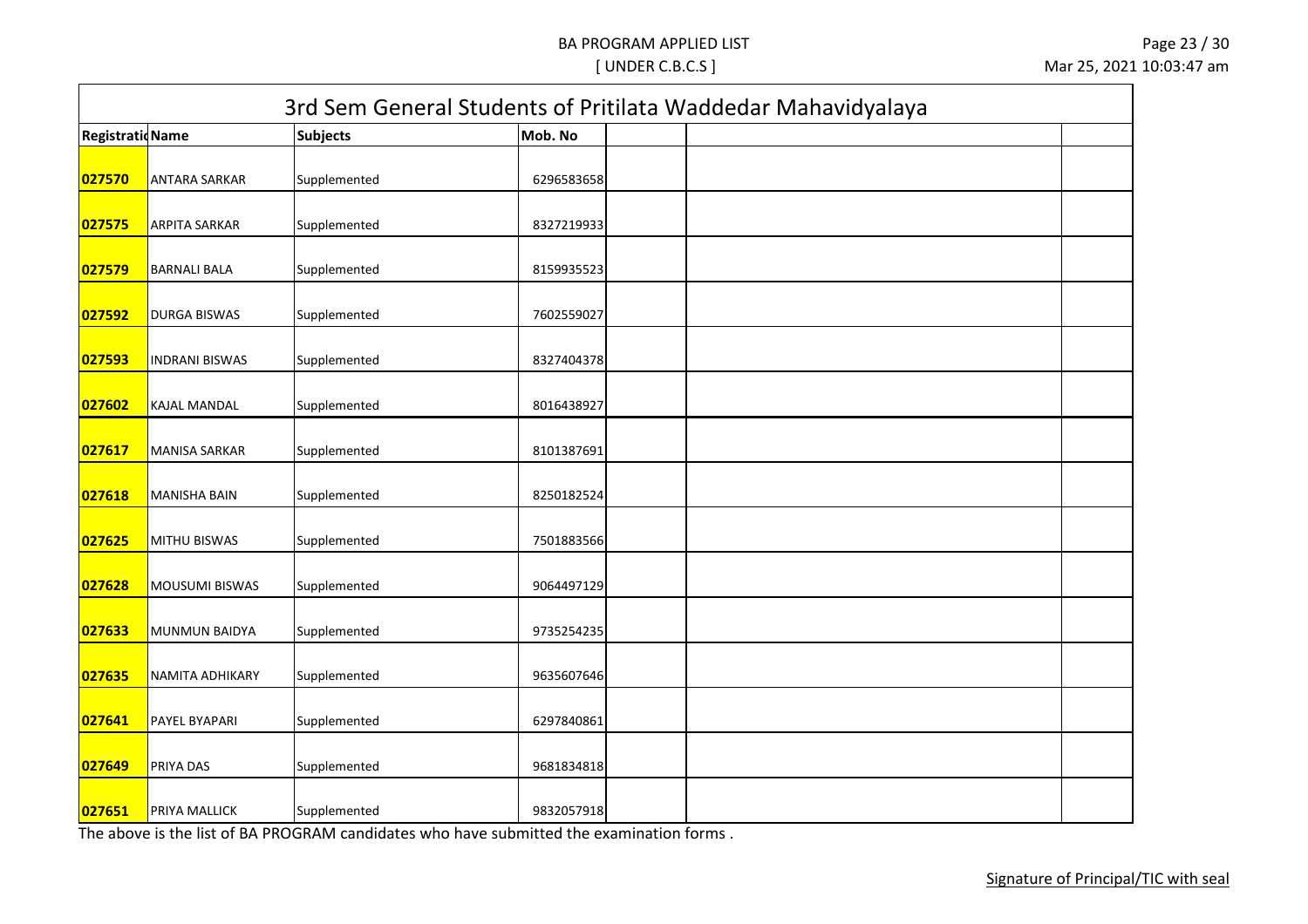| <b>RegistratioName</b> |                       | <b>Subjects</b>                | Mob. No    |  |
|------------------------|-----------------------|--------------------------------|------------|--|
|                        |                       |                                |            |  |
| 027655                 | PRIYANKA HALDER       | BNGPCC, PLSPCC, BNGPSE, ENGLCC | 7797531064 |  |
| 027658                 | PRIYANKA SARKAR       | Supplemented                   | 9382623436 |  |
| 027677                 | RIMPA BISWAS          | Supplemented                   | 8370854566 |  |
| 027686                 | <b>RITA GHOSH</b>     | Supplemented                   | 7872252775 |  |
| 027687                 | RIYA HALDAR           | BNGPCC,EDCPCC,BNGPSE,ENGLCC    | 8768076434 |  |
| 027691                 | <b>RUMANA BISWAS</b>  | Supplemented                   | 9134356122 |  |
| 027695                 | <b>RUPA HALDER</b>    | Supplemented                   | 9641776736 |  |
| 027708                 | <b>SANDHYA HALDER</b> | Supplemented                   | 8327529845 |  |
| 027709                 | SANGITA ADHIKARY      | Supplemented                   | 7908465270 |  |
| 027716                 | <b>SHILPI BYAPARI</b> | Supplemented                   | 8967780016 |  |
| 027717                 | SHIPRA BAIDYA         | Supplemented                   | 8343882423 |  |
| 027718                 | <b>SINA SEN</b>       | Supplemented                   | 9647425928 |  |
| 027722                 | <b>SOMA SARKAR</b>    | Supplemented                   | 9804222395 |  |
| 027726                 | <b>SUCHARITA PAUL</b> | Supplemented                   | 9732464722 |  |
| 027730                 | <b>SUJATA BISWAS</b>  | Supplemented                   | 9083493153 |  |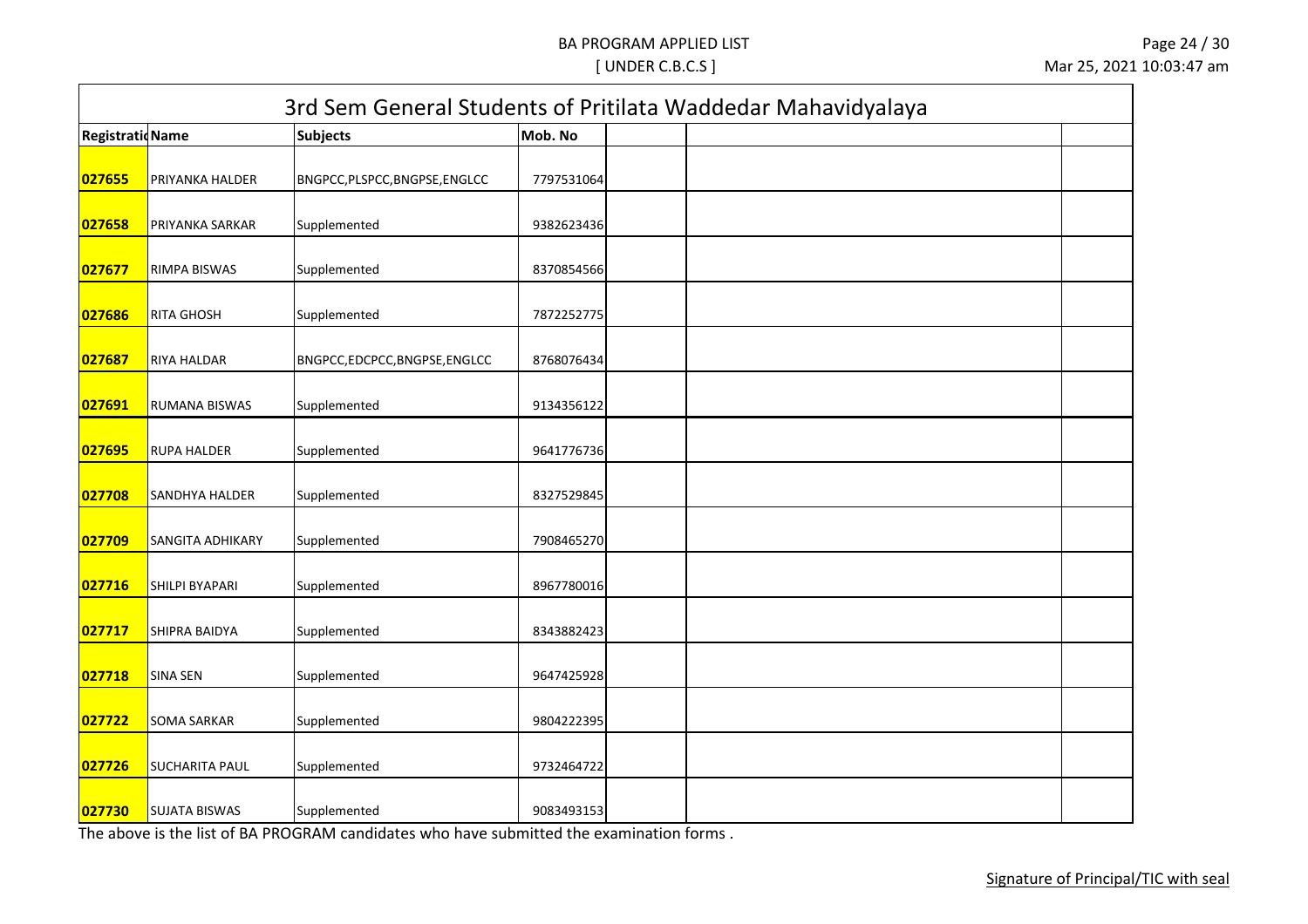| 3rd Sem General Students of Pritilata Waddedar Mahavidyalaya |                                  |                 |            |  |  |  |  |  |  |
|--------------------------------------------------------------|----------------------------------|-----------------|------------|--|--|--|--|--|--|
| <b>Registratid Name</b>                                      |                                  | <b>Subjects</b> | Mob. No    |  |  |  |  |  |  |
| 027734                                                       | <b>SUMANA SARKAR</b>             | Supplemented    | 9609790686 |  |  |  |  |  |  |
| 027736                                                       | <b>SUMI BALA</b>                 | Supplemented    | 7718511482 |  |  |  |  |  |  |
| 027739                                                       | <b>SUSAMA BISWAS</b>             | Supplemented    | 7557839370 |  |  |  |  |  |  |
| 027741                                                       | SUSMITA CHAKRABARTY Supplemented |                 | 9732759383 |  |  |  |  |  |  |
| 027743                                                       | <b>SUSMITA MONDAL</b>            | Supplemented    | 6295879016 |  |  |  |  |  |  |
| 027745                                                       | <b>SWAPNA BISWAS</b>             | Supplemented    | 8927740650 |  |  |  |  |  |  |
| 027748                                                       | <b>UJJALA SARKAR</b>             | Supplemented    | 8250555877 |  |  |  |  |  |  |
| 027749                                                       | <b>ABHIJIT KARMAKAR</b>          | Supplemented    | 9749219257 |  |  |  |  |  |  |
| 027752                                                       | <b>AJIT HIRA</b>                 | Supplemented    | 9144200620 |  |  |  |  |  |  |
| 027758                                                       | <b>AMIT MONDAL</b>               | Supplemented    | 9144167870 |  |  |  |  |  |  |
| 027760                                                       | <b>AMIT SARKAR</b>               | Supplemented    | 8670926270 |  |  |  |  |  |  |
| 027762                                                       | <b>AMOY PANDEY</b>               | Supplemented    | 9332866742 |  |  |  |  |  |  |
| 027765                                                       | <b>ANKUR BISWAS</b>              | Supplemented    | 9064158742 |  |  |  |  |  |  |
| 027774                                                       | <b>ARPAN HALDAR</b>              | Supplemented    | 7076640751 |  |  |  |  |  |  |
| 027775                                                       | <b>ARUP SHAKHARU</b>             | Supplemented    | 9734670519 |  |  |  |  |  |  |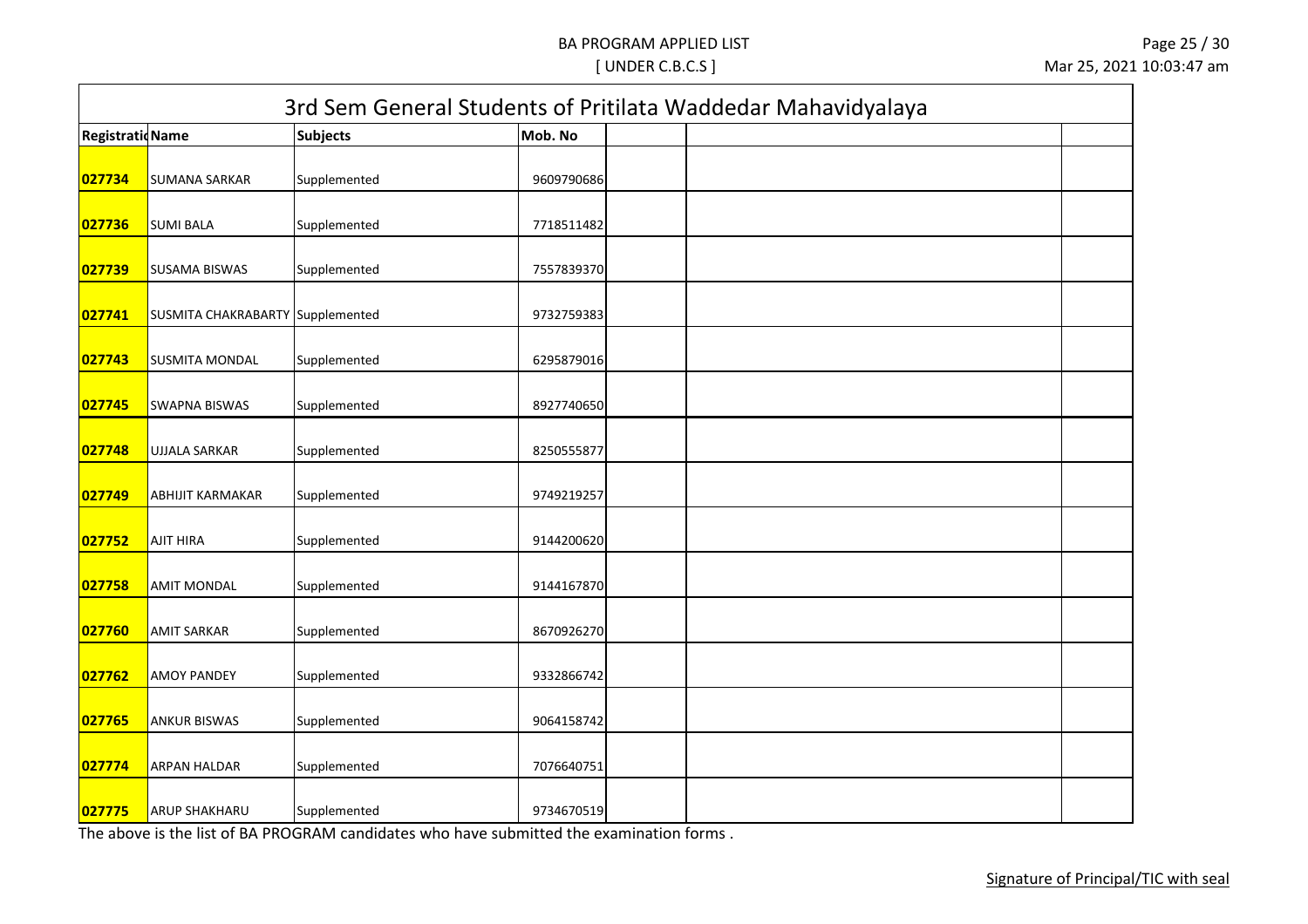| 3rd Sem General Students of Pritilata Waddedar Mahavidyalaya |                          |                             |            |  |  |  |  |  |
|--------------------------------------------------------------|--------------------------|-----------------------------|------------|--|--|--|--|--|
| <b>Registratid Name</b>                                      |                          | <b>Subjects</b>             | Mob. No    |  |  |  |  |  |
| 027777                                                       | <b>ASHUTOSH MONDAL</b>   | Supplemented                | 9647790191 |  |  |  |  |  |
| 027780                                                       | <b>AVIJIT BISWAS</b>     | Supplemented                | 7076689705 |  |  |  |  |  |
| 027783                                                       | <b>BAPAN BALA</b>        | Supplemented                | 7076746850 |  |  |  |  |  |
| 027806                                                       | <b>BISWAJIT ROY</b>      | Supplemented                | 9647559122 |  |  |  |  |  |
| 027807                                                       | <b>BISWARUP BISWAS</b>   | Supplemented                | 8514031858 |  |  |  |  |  |
| 027809                                                       | <b>BIVASH MAJUMDAR</b>   | Supplemented                | 8609675787 |  |  |  |  |  |
| 027820                                                       | <b>DEBJIT GHOSH</b>      | BNGPCC,EDCPCC,BNGPSE,ENGLCC | 9144224656 |  |  |  |  |  |
| 027831                                                       | <b>GOPAL PAUL</b>        | Supplemented                | 7908277206 |  |  |  |  |  |
| 027832                                                       | <b>GOURAV SIKDAR</b>     | Supplemented                | 9734805973 |  |  |  |  |  |
| 027835                                                       | <b>HASIBUL MONDAL</b>    | Supplemented                | 8436579538 |  |  |  |  |  |
| 027836                                                       | <b>HRIDAY ADHIKARY</b>   | Supplemented                | 8918005027 |  |  |  |  |  |
| 027837                                                       | <b>HRIDAY BISWAS</b>     | Supplemented                | 7407012933 |  |  |  |  |  |
| 027838                                                       | <b>INDRAJIT SAMADDER</b> | Supplemented                | 7908469824 |  |  |  |  |  |
| 027861                                                       | NARATTAM BISWAS          | Supplemented                | 8609845978 |  |  |  |  |  |
| 027862                                                       | <b>NARUGOPAL ROY</b>     | Supplemented                | 6296822992 |  |  |  |  |  |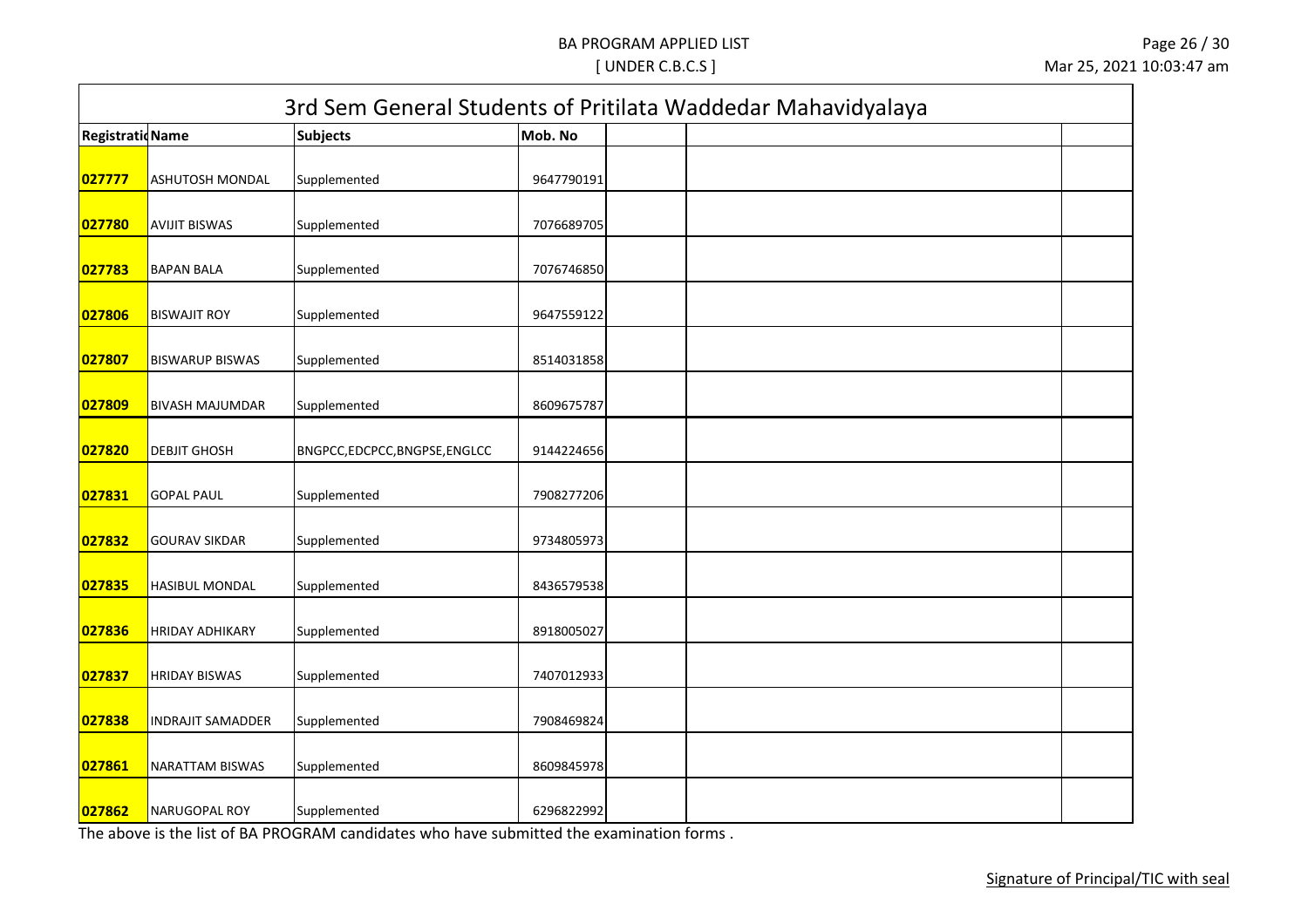| 3rd Sem General Students of Pritilata Waddedar Mahavidyalaya |                     |                                |            |  |  |  |  |  |  |
|--------------------------------------------------------------|---------------------|--------------------------------|------------|--|--|--|--|--|--|
| <b>Registratid Name</b>                                      |                     | <b>Subjects</b>                | Mob. No    |  |  |  |  |  |  |
| 027866                                                       | PABITRA KARAMUDI    | Supplemented                   | 6295828396 |  |  |  |  |  |  |
| 027868                                                       | PALASH MANDAL       | Supplemented                   | 6295828396 |  |  |  |  |  |  |
| 027872                                                       | PARTHA BISWAS       | Supplemented                   | 9093137987 |  |  |  |  |  |  |
| 027874                                                       | PARTHA SARKAR       | Supplemented                   | 7584996883 |  |  |  |  |  |  |
| 027879                                                       | PRABHAKAR ROY       | Supplemented                   | 7699318381 |  |  |  |  |  |  |
| 027884                                                       | PRANTO HALDER       | Supplemented                   | 7407042916 |  |  |  |  |  |  |
| 027885                                                       | PRINCH BISWAS       | Supplemented                   | 8617578063 |  |  |  |  |  |  |
| 027887                                                       | PRITAM ROY          | BNGPCC,EDCPCC,BNGPSE,ENGLCC    | 8348202155 |  |  |  |  |  |  |
| 027891                                                       | PRODIP DAS          | BNGPCC, PEDPCC, BNGPSE, ENGLCC | 8348339206 |  |  |  |  |  |  |
| 027903                                                       | <b>RAHUL GHOSH</b>  | Supplemented                   | 9647080697 |  |  |  |  |  |  |
| 027907                                                       | RAJAT MONDAL        | Supplemented                   | 6295808381 |  |  |  |  |  |  |
| 027912                                                       | <b>RAJIB KHAN</b>   | Supplemented                   | 9382187458 |  |  |  |  |  |  |
| 027916                                                       | RAJU MALAKAR        | Supplemented                   | 7699065252 |  |  |  |  |  |  |
| 027918                                                       | RAKESH MAJUMDER     | Supplemented                   | 8337881095 |  |  |  |  |  |  |
| 027928                                                       | <b>RIAJ MALLICK</b> | Supplemented                   | 8250026893 |  |  |  |  |  |  |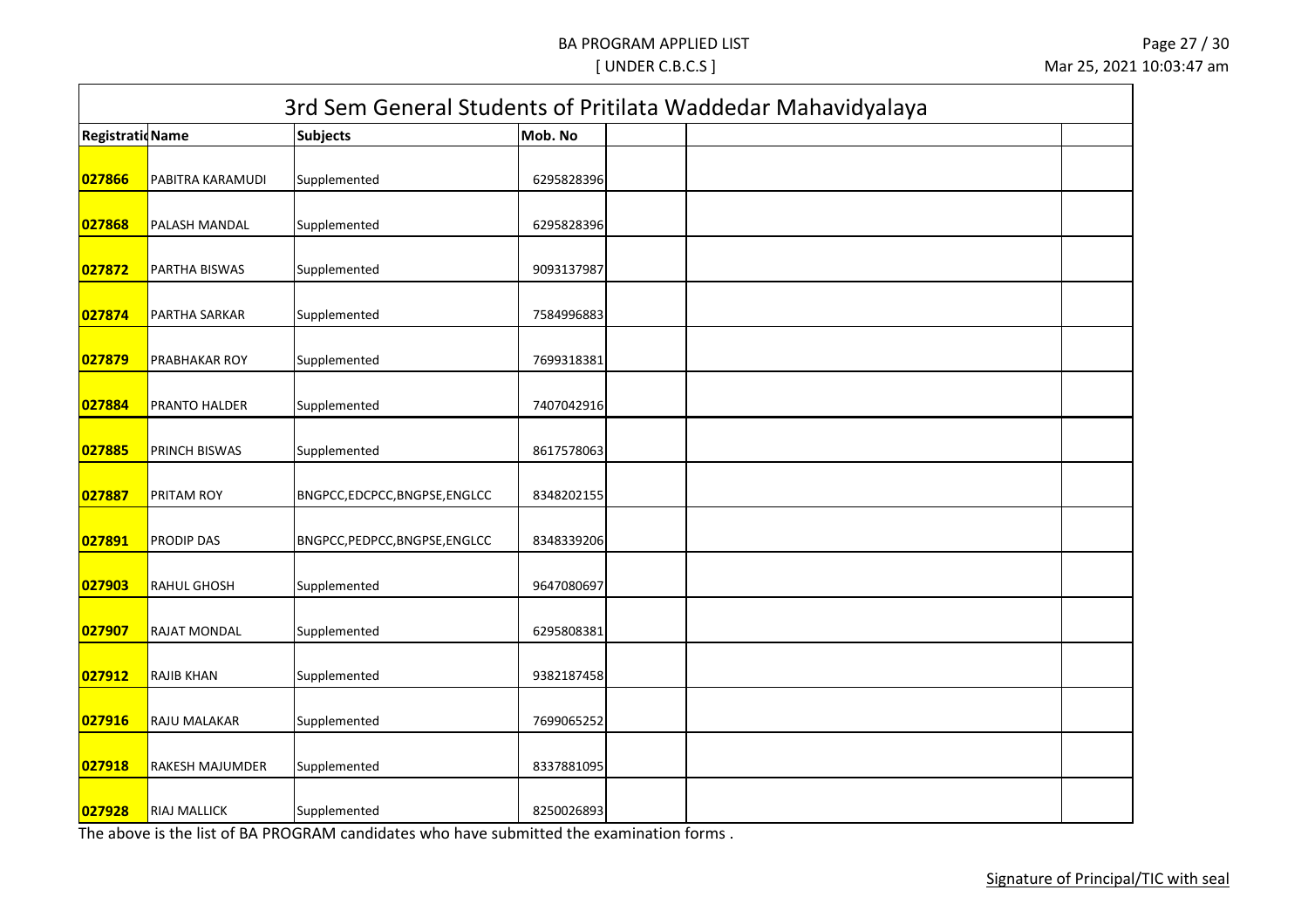| <b>Registratid Name</b> |                       | <b>Subjects</b>                | Mob. No    |  |
|-------------------------|-----------------------|--------------------------------|------------|--|
| 027931                  | <b>RIPAN BISWAS</b>   | Supplemented                   | 8509576264 |  |
| 027933                  | RITTIK DEY            | Supplemented                   | 7074159873 |  |
| 027934                  | RIYAJ MONDAL          | Supplemented                   | 6295550647 |  |
| 027935                  | <b>RIYAZ KHAN</b>     | Supplemented                   | 7365840141 |  |
| 027937                  | <b>ROUF MONDAL</b>    | BNGPCC, PEDPCC, BNGPSE, ENGLCC | 8250040121 |  |
| 027939                  | SAHARUKH KHA          | Supplemented                   | 9093590196 |  |
| 027943                  | <b>SAJIB SARKAR</b>   | BNGPCC,EDCPCC,BNGPSE,ENGLCC    | 9732863373 |  |
| 027944                  | <b>SAMAR MANDAL</b>   | Supplemented                   | 7029344328 |  |
| 027945                  | <b>SAMIR GHOSH</b>    | Supplemented                   | 7797575071 |  |
| 027947                  | SAMRAT SARKAR         | Supplemented                   | 8327223028 |  |
| 027951                  | SANJIT BISWAS         | Supplemented                   | 9093480855 |  |
| 027958                  | <b>SANTANU ROY</b>    | Supplemented                   | 9749387775 |  |
| 027966                  | <b>SHANKAR BISWAS</b> | Supplemented                   | 8167361280 |  |
| 027976                  | <b>SOURAV BISWAS</b>  | Supplemented                   | 7384474294 |  |
| 027978                  | <b>SOURAV GHOSH</b>   | Supplemented                   | 6296417008 |  |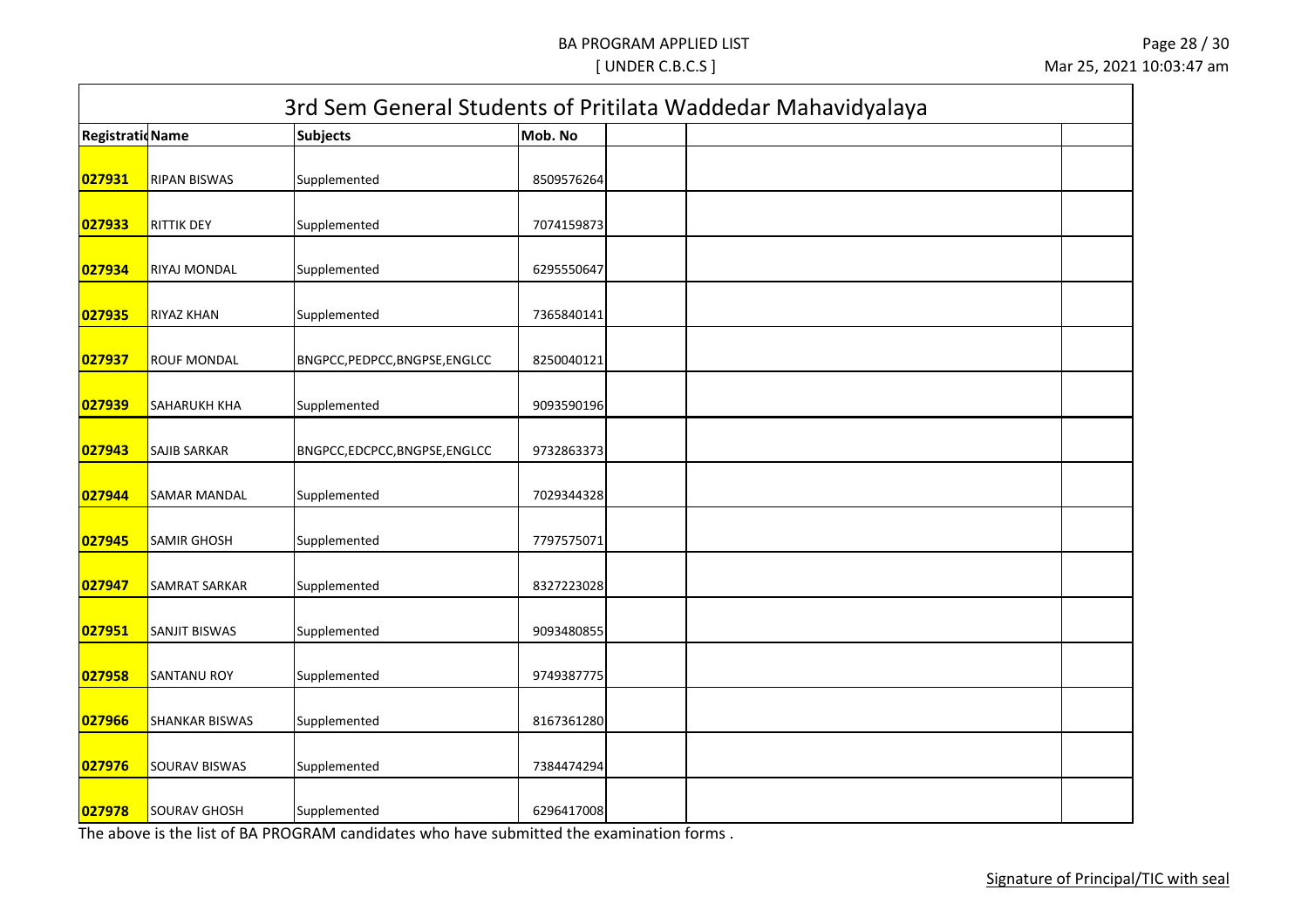|                         |                        |                 |            | 3rd Sem General Students of Pritilata Waddedar Mahavidyalaya |  |
|-------------------------|------------------------|-----------------|------------|--------------------------------------------------------------|--|
| <b>Registratid Name</b> |                        | <b>Subjects</b> | Mob. No    |                                                              |  |
| 027980                  | SOURAV MANDAL          | Supplemented    | 8944802625 |                                                              |  |
| 027983                  | <b>SOURAV ROY</b>      | Supplemented    | 8537084088 |                                                              |  |
| 027984                  | SOURAV SANNYASI        | Supplemented    | 8670731612 |                                                              |  |
| 027988                  | <b>SUBHAJIT BISWAS</b> | Supplemented    | 7557882871 |                                                              |  |
| 027995                  | <b>SUBIR BISWAS</b>    | Supplemented    | 9064814693 |                                                              |  |
| 027996                  | <b>SUBIR BISWAS</b>    | Supplemented    | 8159935054 |                                                              |  |
| 028022                  | <b>SUMAN BALA</b>      | Supplemented    | 8637340616 |                                                              |  |
| 028025                  | <b>SUMAN BYAPARI</b>   | Supplemented    | 7501777358 |                                                              |  |
| 028034                  | <b>SURAJ ROY</b>       | Supplemented    | 8346077889 |                                                              |  |
| 028038                  | <b>SUVANKAR DAS</b>    | Supplemented    | 8653121374 |                                                              |  |
| 028039                  | <b>SUVANKAR ROY</b>    | Supplemented    | 7074608157 |                                                              |  |
| 028045                  | <b>TUFAN BISWAS</b>    | Supplemented    | 6296104943 |                                                              |  |
| 028048                  | UTTAM DAS              | Supplemented    | 8514954757 |                                                              |  |
| 028049                  | UTTPALL ADHIKARY       | Supplemented    | 8145167028 |                                                              |  |
| 028053                  | <b>ARBA BISWAS</b>     | Supplemented    | 9163389144 |                                                              |  |